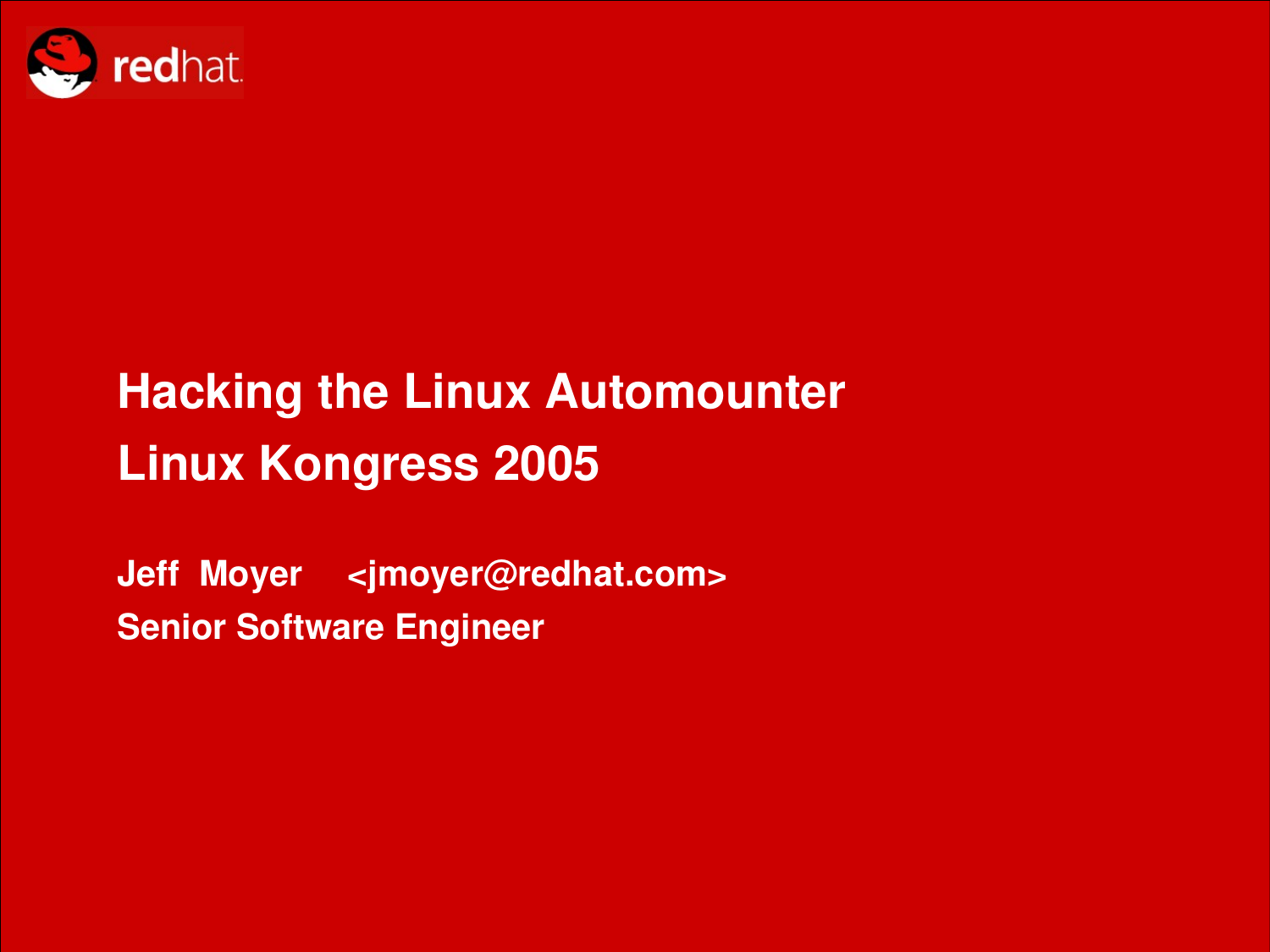

## **Overview**

- What is the automounter?
- Configuration
- **Linux implementation**
- What's to come: autofs v5
- Contributing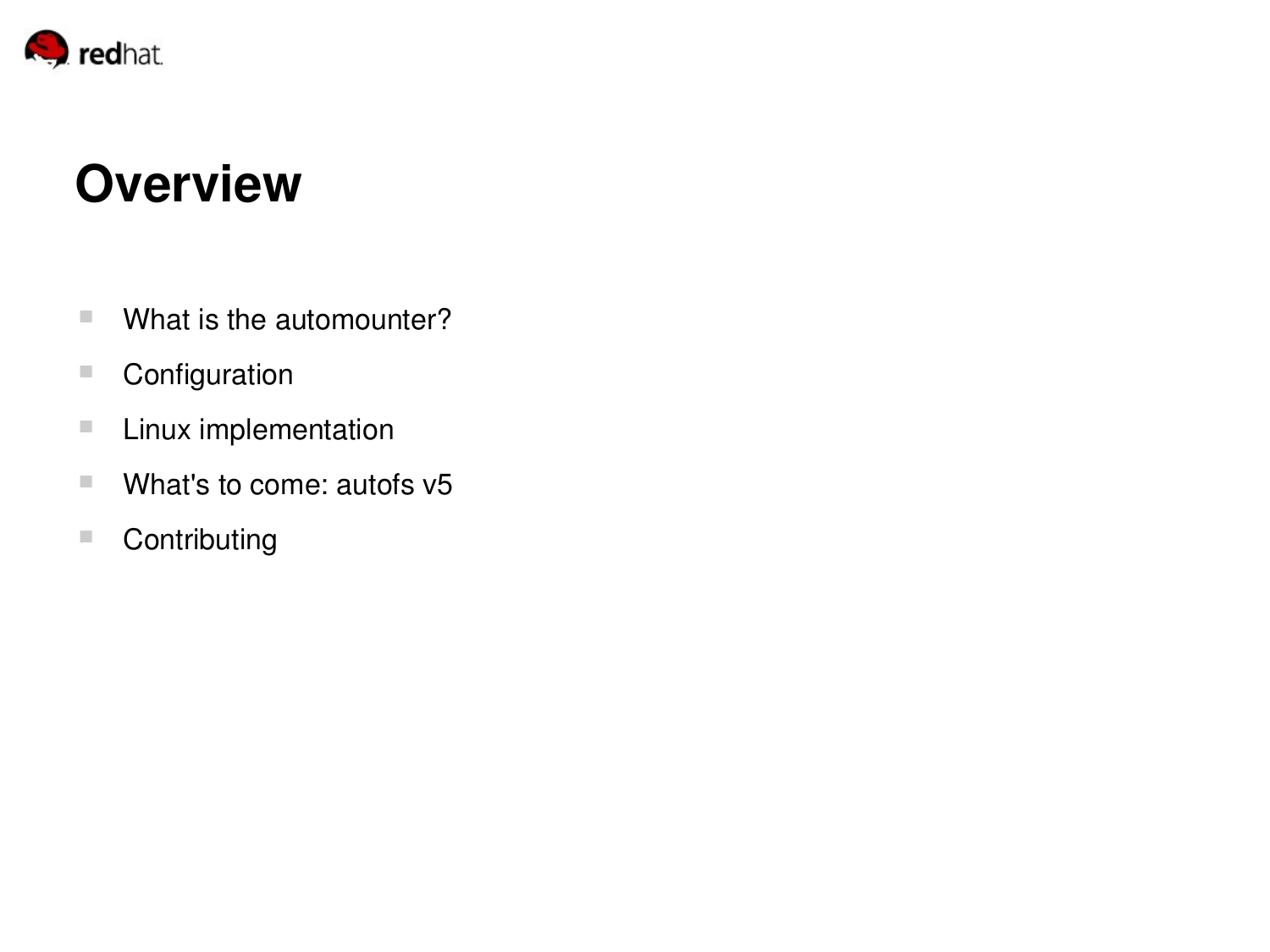

## **What is the automounter?**

- **E** Automatically mount and unmount file systems
	- NFS
	- Local file system (--bind mounts)
	- Samba\*
	- etc.
- Why?
	- Manageability!
	- This goal is not achieved by the current Linux automounter.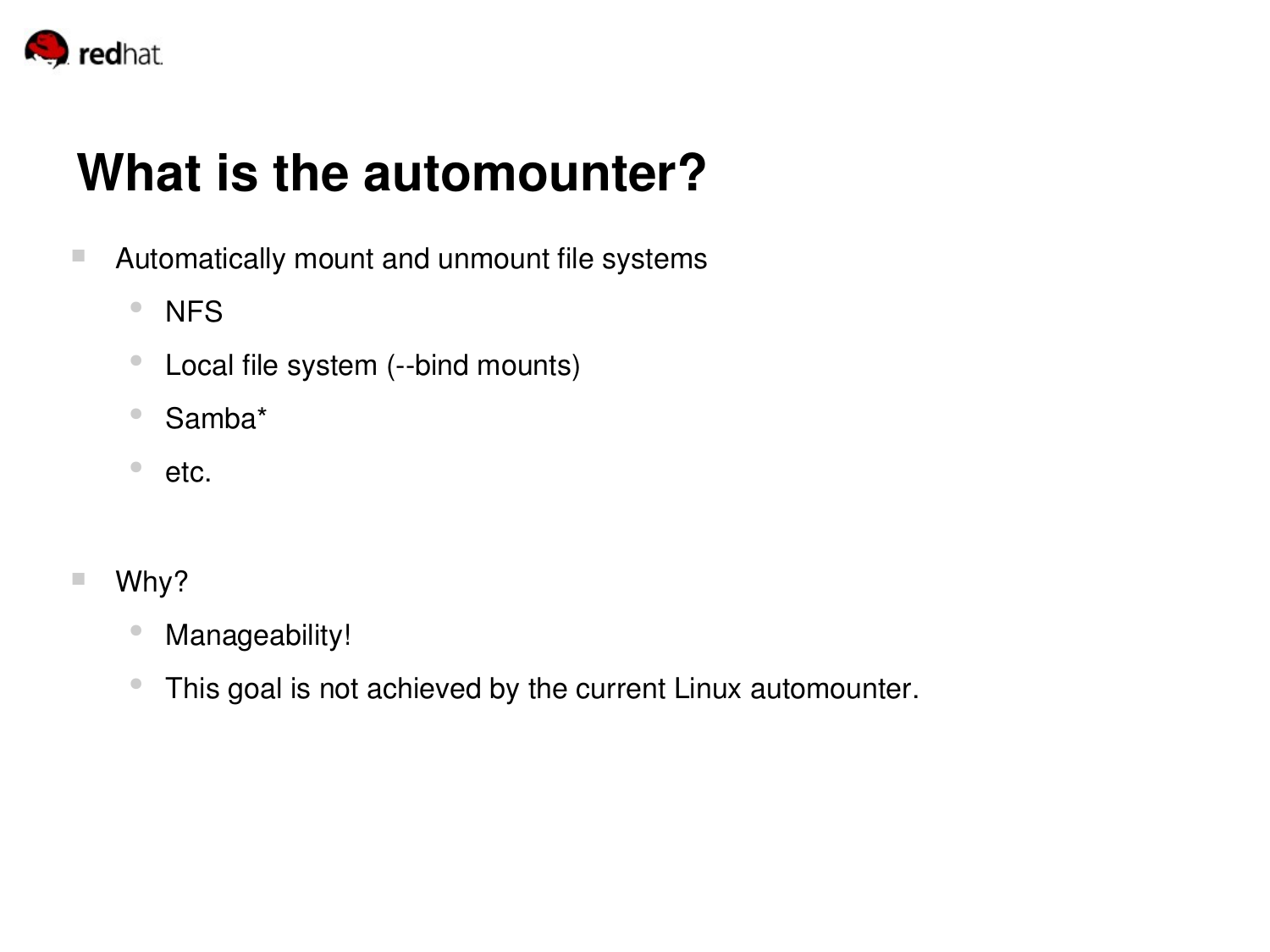

## **Configuration – The Master Map**

- auto.master (Linux) or auto\_master (UNIX)
- Source of all further configuration
	- where automount-owned file systems are to be mounted
	- name of the map file to read
	- Format: "mount-point map-name [mount-options]"
- $\blacksquare$  mount-point
	- full path to the directory used as a mount point
	- **•** if it does not exist, it is created
	- $\bullet$   $\bullet$   $\bullet$   $\bullet$  if the map is an included map.
	- $\bullet$   $\prime$   $\prime$  - $\prime$  if this is a direct map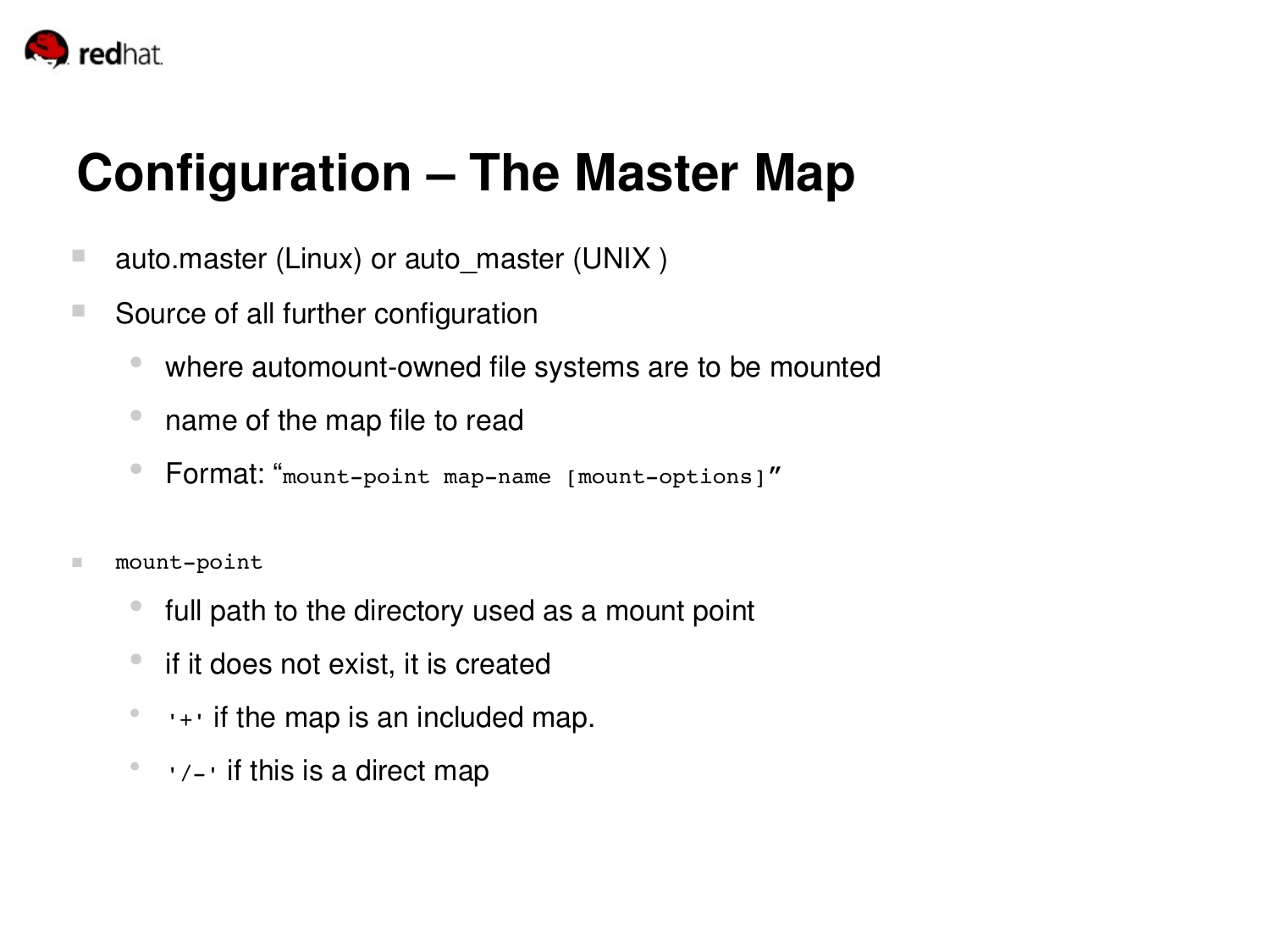

## **The Master Map (cont'd)**

#### $\blacksquare$  map-name

- Map file to read
- I-hosts' if the map is to be a "slash net" map
- 'null' if we want to override a specific map entry
	- Useful when used in conjunction with included maps
- $\blacksquare$  mount-options
	- Just what it says, options which are passed to the mount command
- # Sample auto.master
- /misc /etc/auto.misc
- /net hosts
- /nfs auto\_nfs
- / /etc/auto.direct

+auto\_master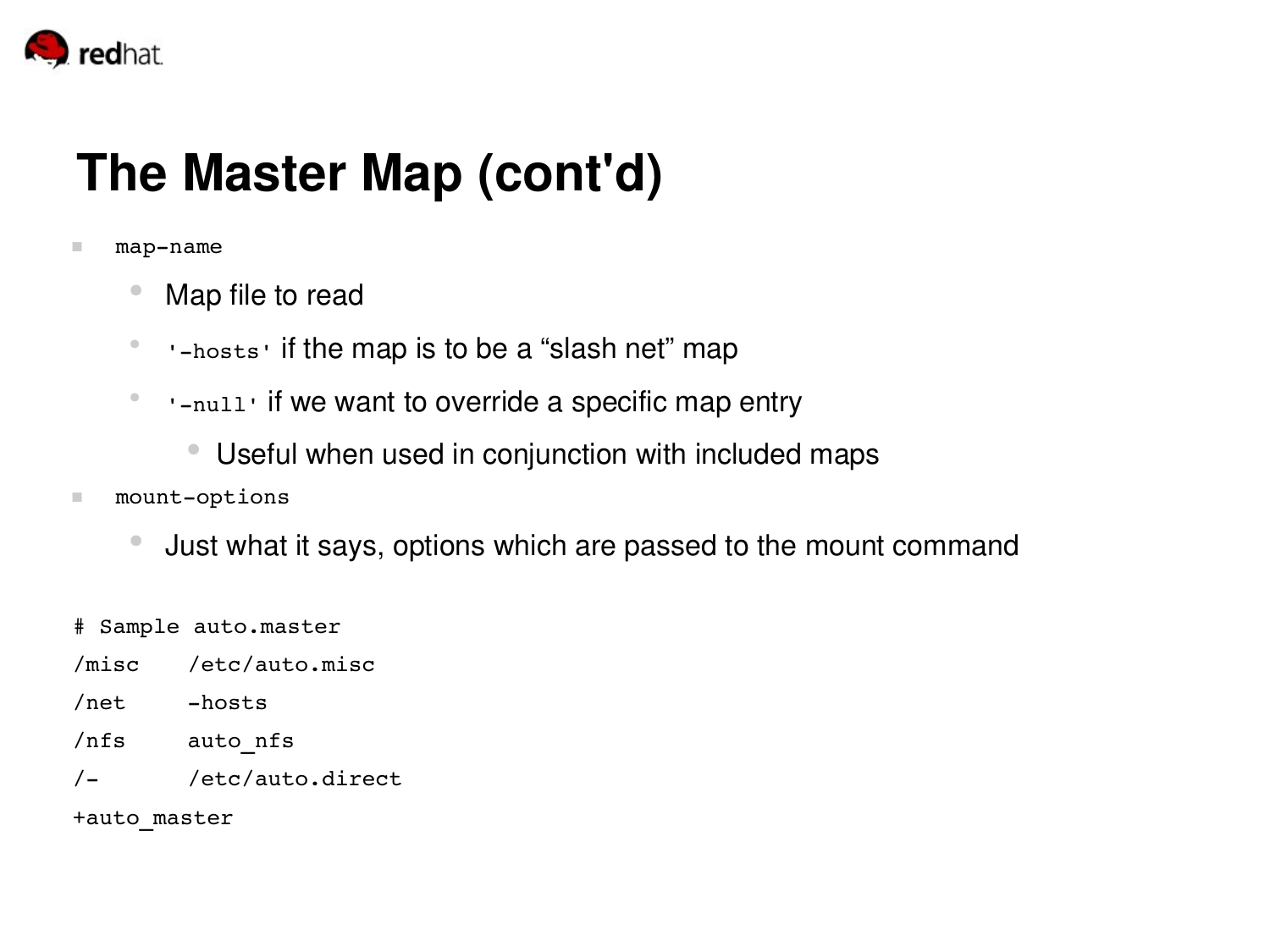

## **Mount Maps**

- Indirect Maps
	- Describe the mount points, or directory hierarchy, under the directory specified in the master map\*
- Direct Maps
	- Contain a list of full directory paths and the location from which the file system is to be mounted
- Format: "key [mount-options] location"
- $\blacksquare$  key
	- directory name being looked up
	- for indirect maps, this is a relative path starting from the automount directory
	- for direct maps, this is a full path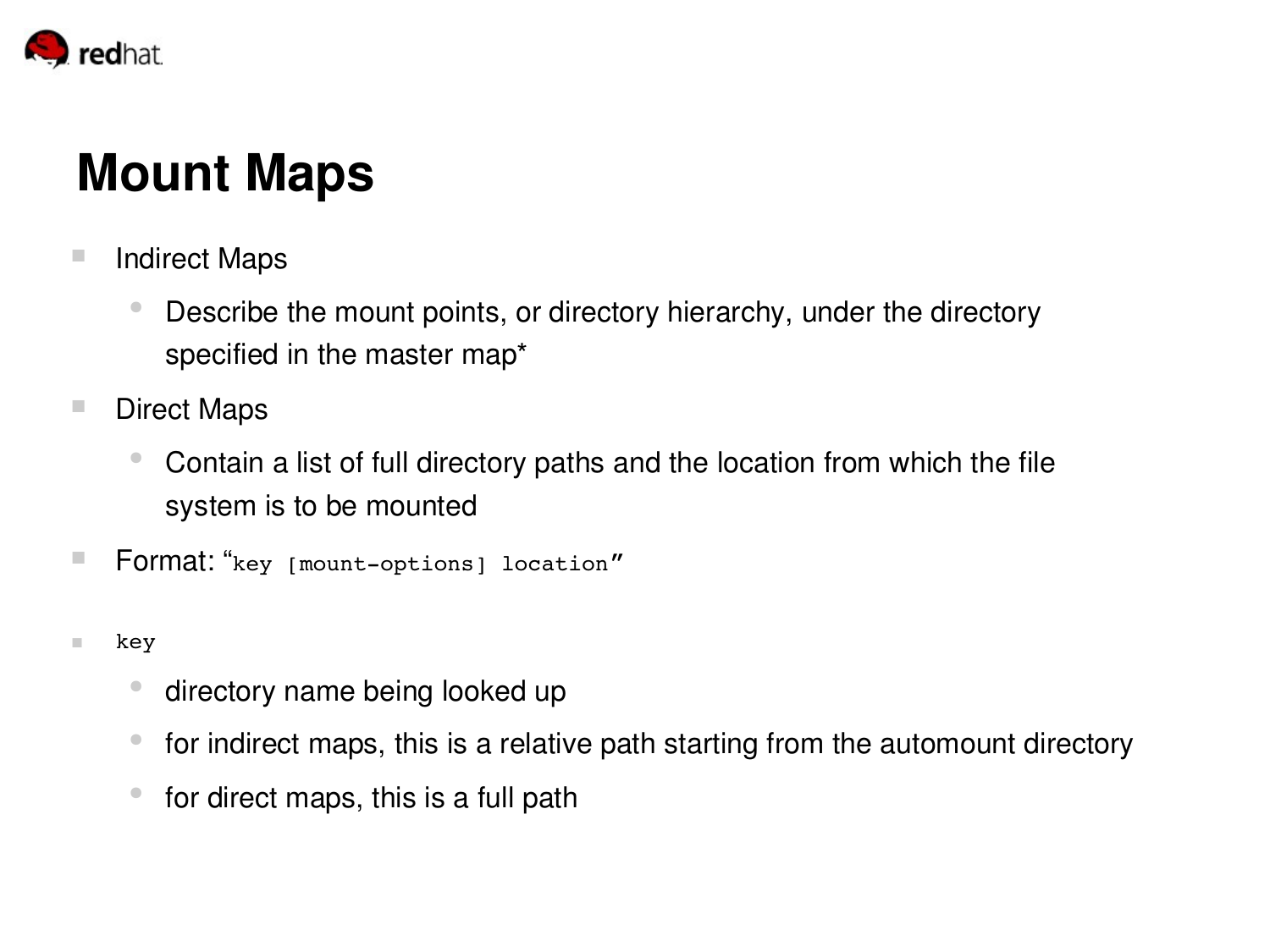

## **Mount Maps (cont'd)**

- $\blacksquare$  mount-options
	- optional, comma-separated list of options applied to the mount entry
	- may be file system mount options, or map options (such as -DOS=RHEL3)
- location
	- specifies the file system to be mounted on key
	- conforms to one of the following
		- single file system (simple case)
		- replicated server entry
		- multi-mount entry
		- paths beginning with a '/' must be escaped with a ':'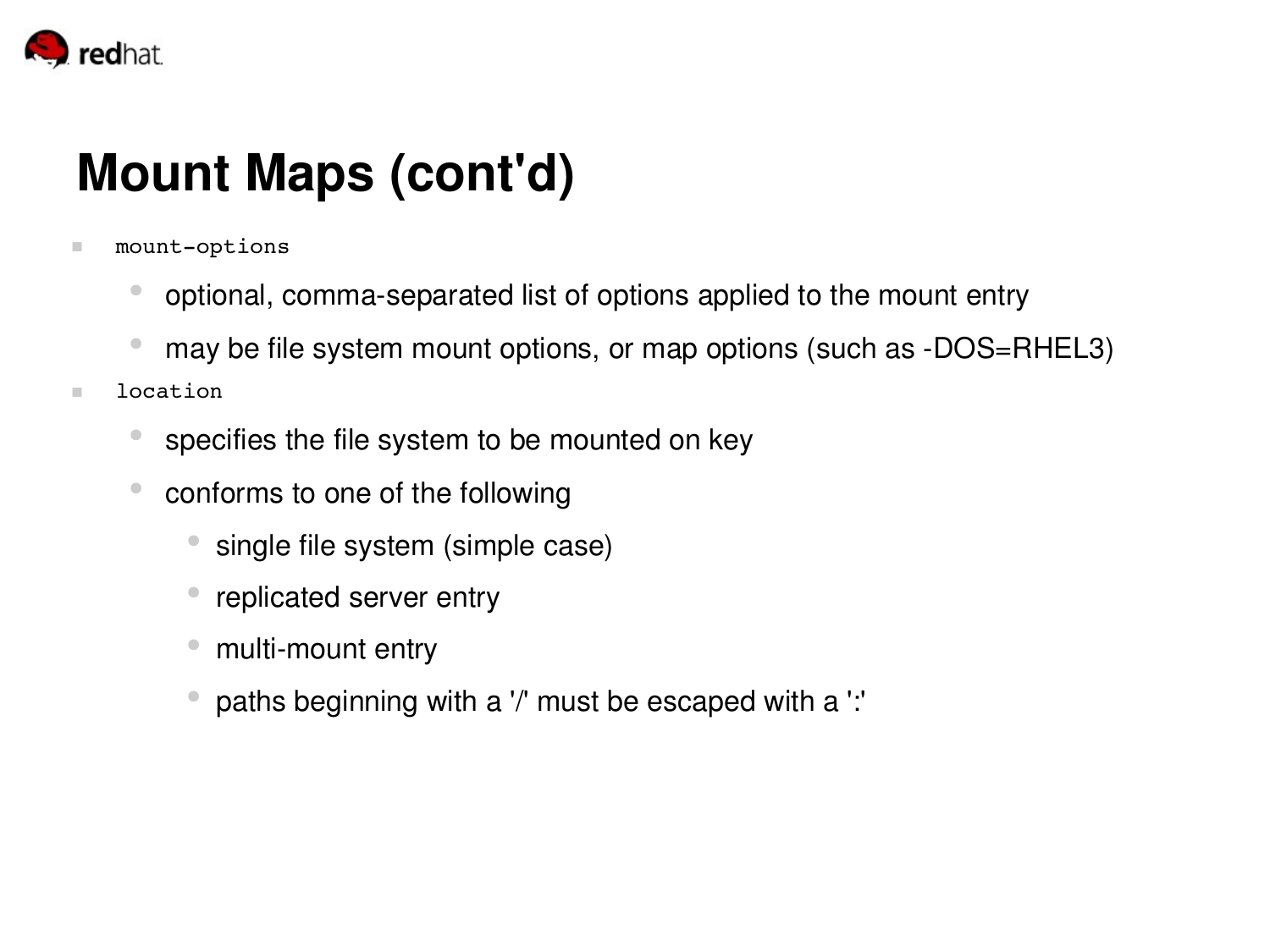

## **Replicated Server Entries**

- Support multiple, typically read-only sources of the same data (GFS, anyone?)
- $\blacksquare$  Entries can be weighted
- $\blacksquare$  Entries can come from different paths on different servers
- Server selection follows the priority:
	- lowest weight
	- closest network proximity

/usr/share/man -ro server1,server2,server3:/export/share/man /usr/share/doc -ro server1(50):/export/share/doc,server2:/export/share/doc

■ UNIX automounter implementations provide multiple servers to the mount command. NFS takes care of switching servers when one doesn't respond.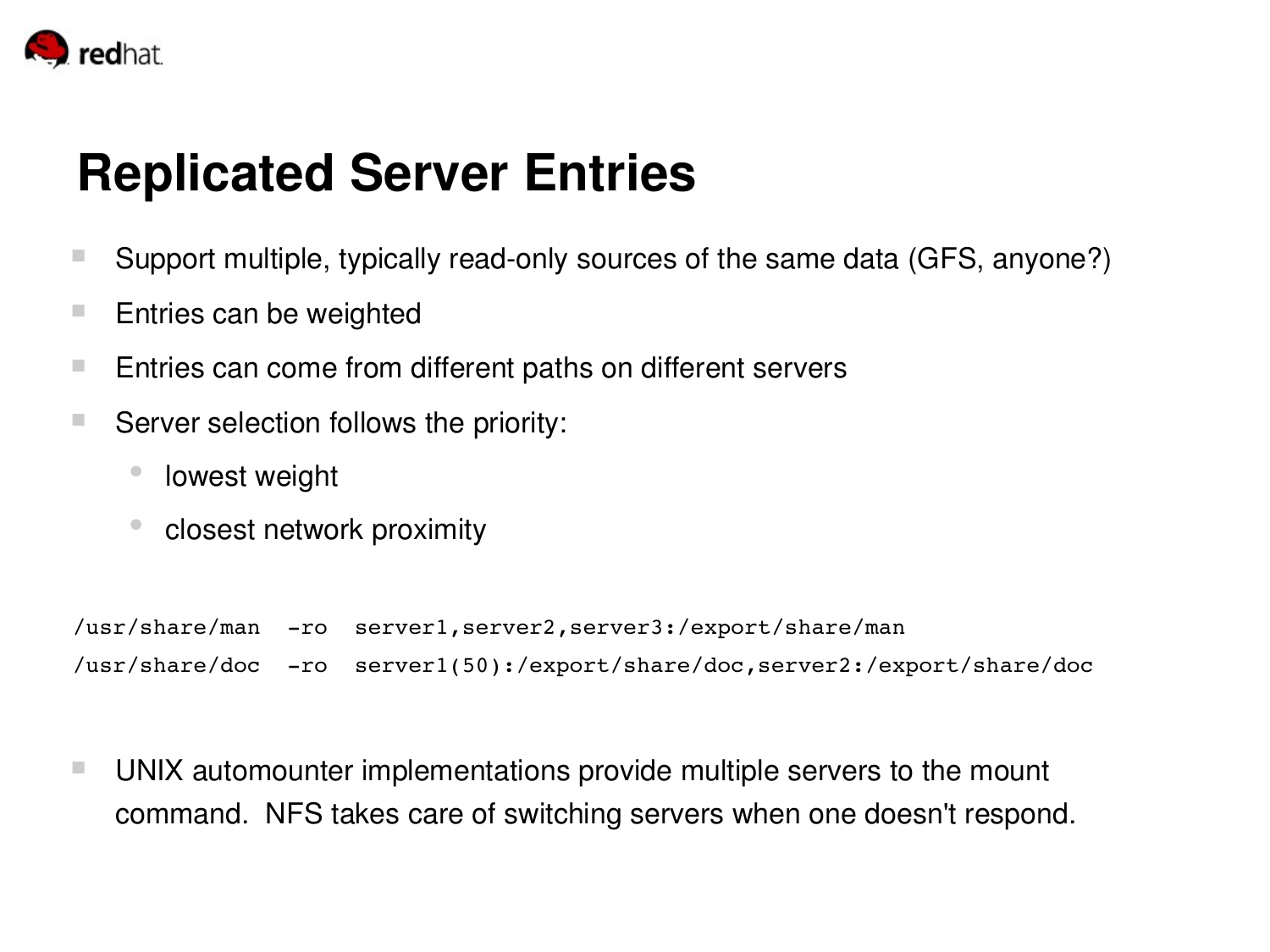

## **Multi-mount Maps**

- Allow for the specification of an entire directory hierarchy as a single map entry
- $\blacksquare$  Mount options can be specified per mount-point
- Allows one to cobble together a directory hierarchy from multiple servers
- Gets around the "no nested mounts" limitation

```
server1 -rw \sqrt{ }/ server1:/export/ \setminus/bin -ro server1:/export/bin \
   /usr server1:/export/usr \
   /usr/bin -ro server2:/export/usr/bin \
   /scratch server2:/export/scratch
```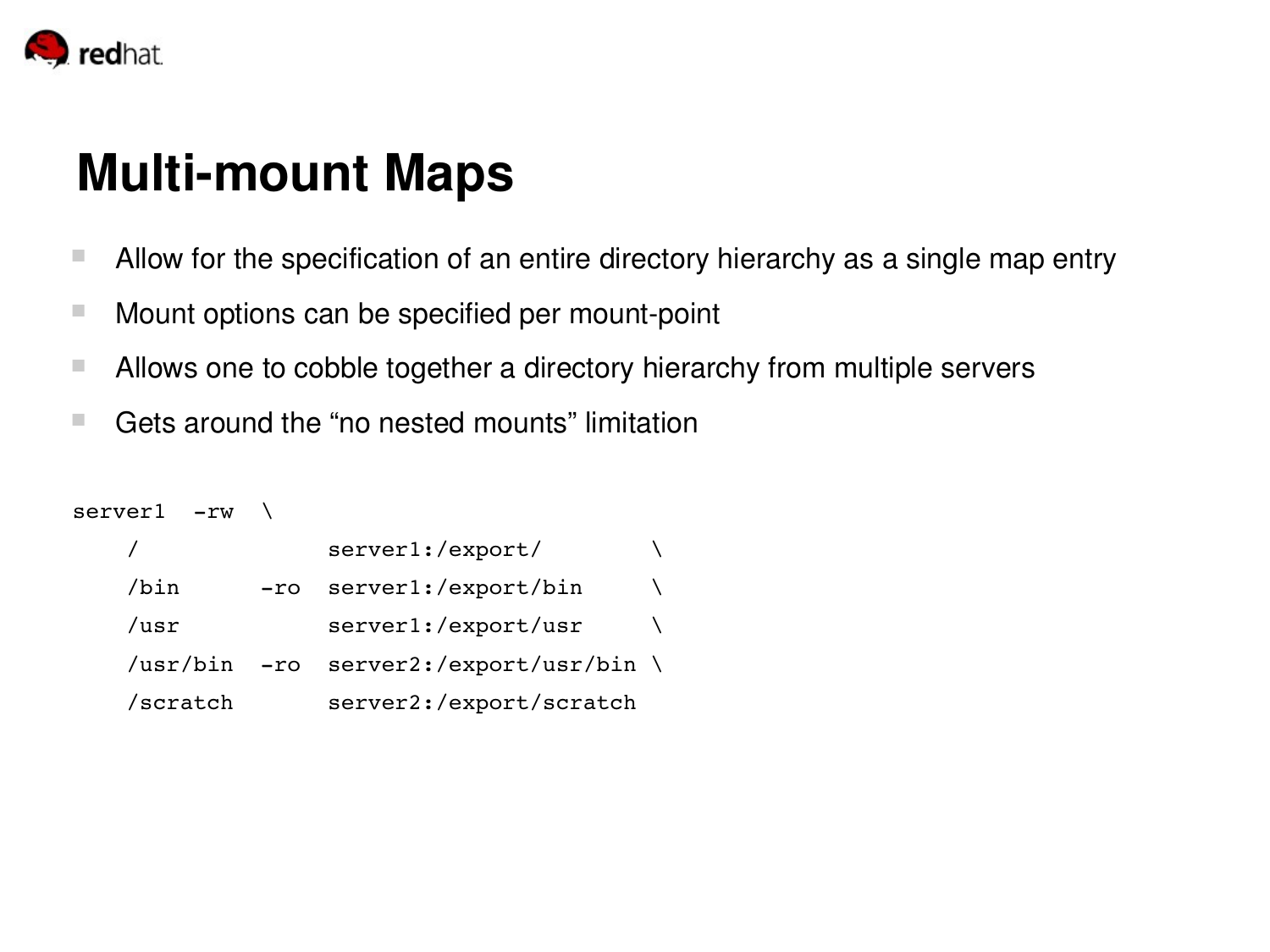

# **Multi-Mount Maps (cont'd)**

- autofs4 limitations
	- mounted and unmounted as a single unit
	- /net is implemented as a multi-mount map
	- can cause MANY directories to be mounted at once
		- puts pressure on reserved port space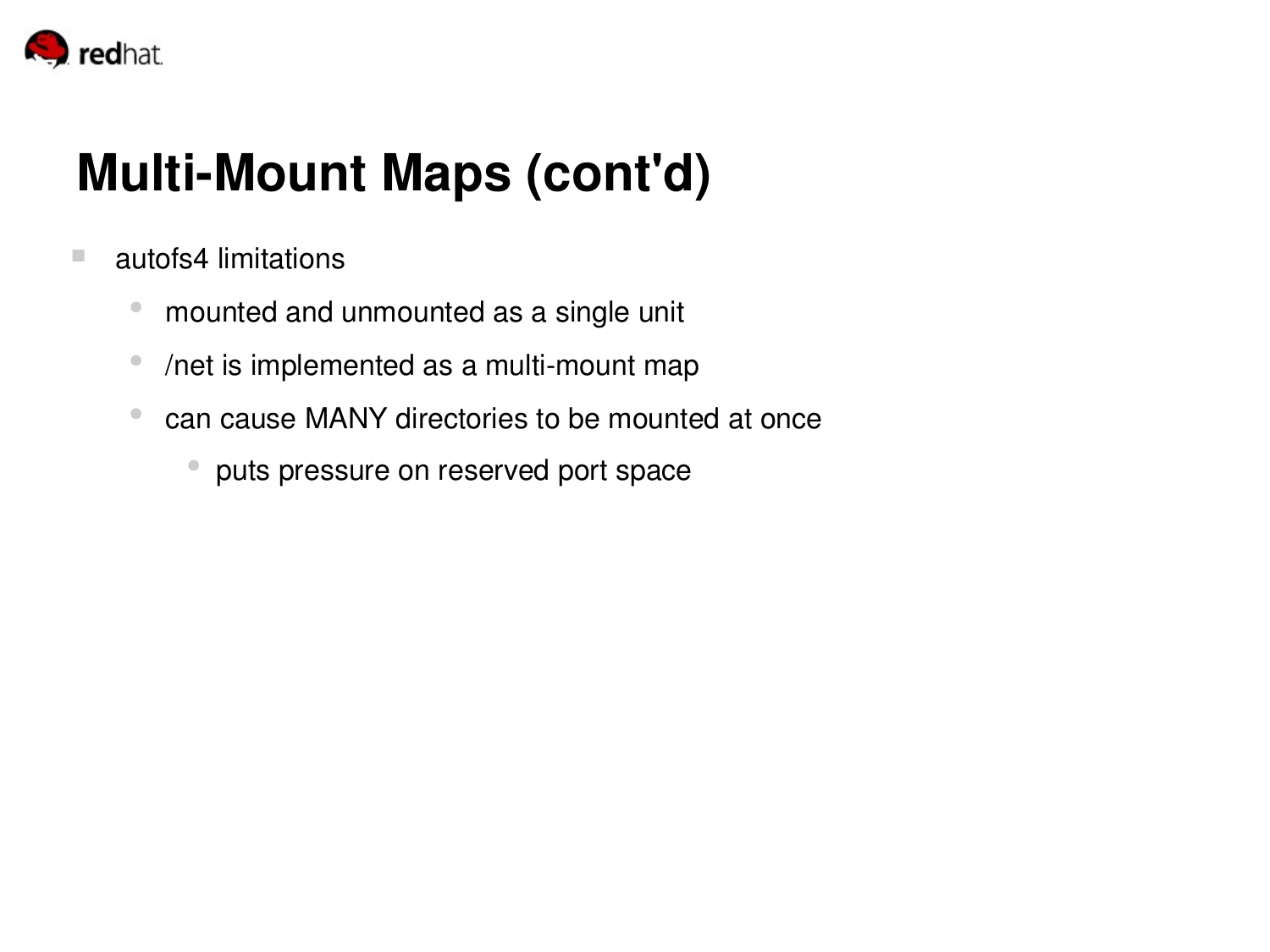

## **Wild Card Keys**

Example mount map, auto.misc:

music myserver:/export/music

\* myserver:/export/&

- Special Characters
	- "\*" The wildcard entry
	- "&" substitutes whatever was entered as the key
	- "#" comment character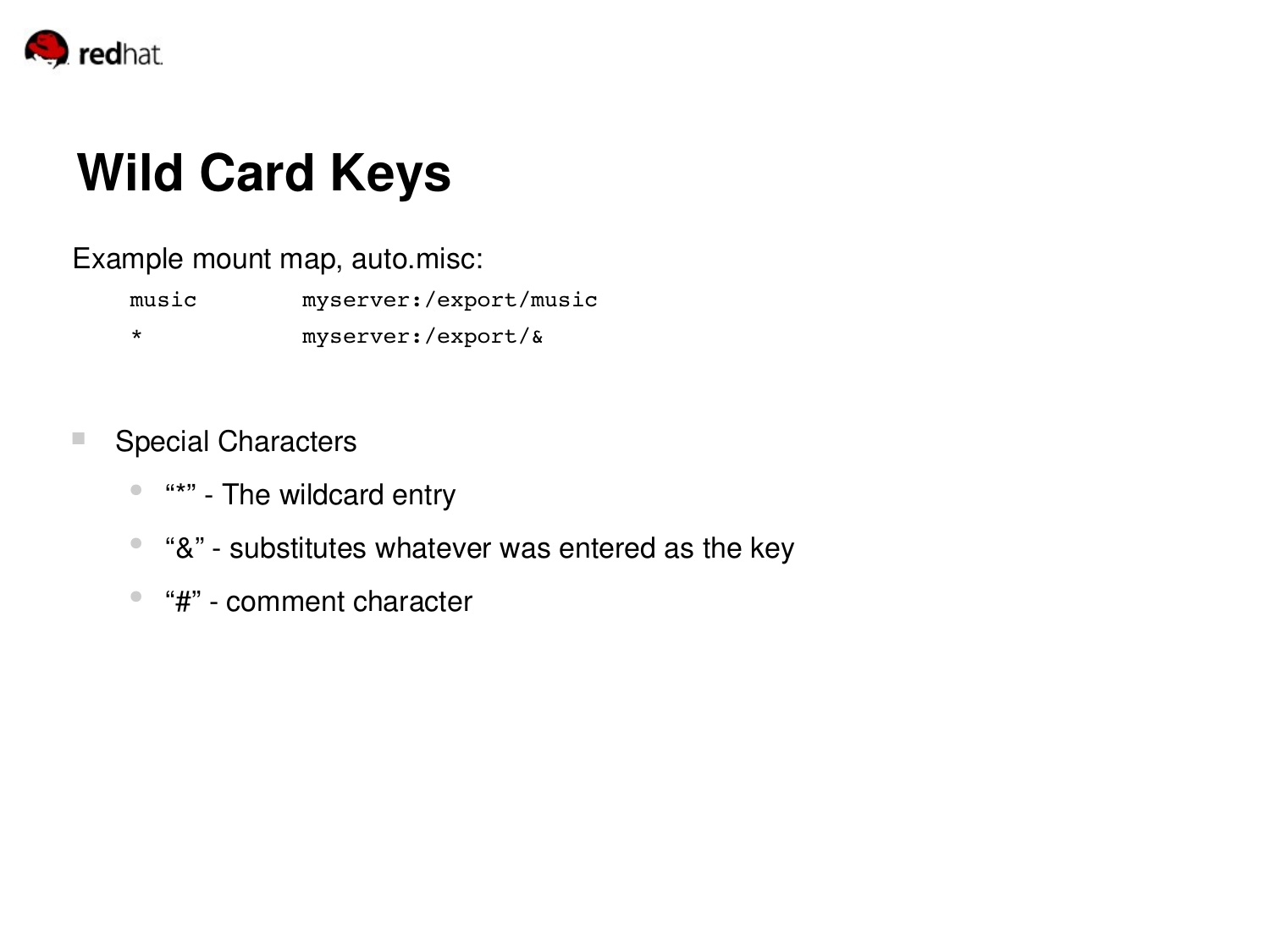

## **Name Service Switch**

- /etc/nsswitch.conf
- $\blacksquare$  In theory, one interface to access multiple backing stores
- $\blacksquare$  No support in libc for autofs
- Current "algorithm" has **nothing** to do with the order in nsswitch.conf!
	- if it starts with '/' and is executable, it's a program map
	- if it starts with '/etc/' and is executable, it's a program map
	- if it starts with '/' and is a file, it's a file map
	- if it starts with '/etc/' and is a file, it's a file map
	- else, it's a yp map
- Exception:
	- Red Hat packages consult nsswitch.conf when determining the source of a submount map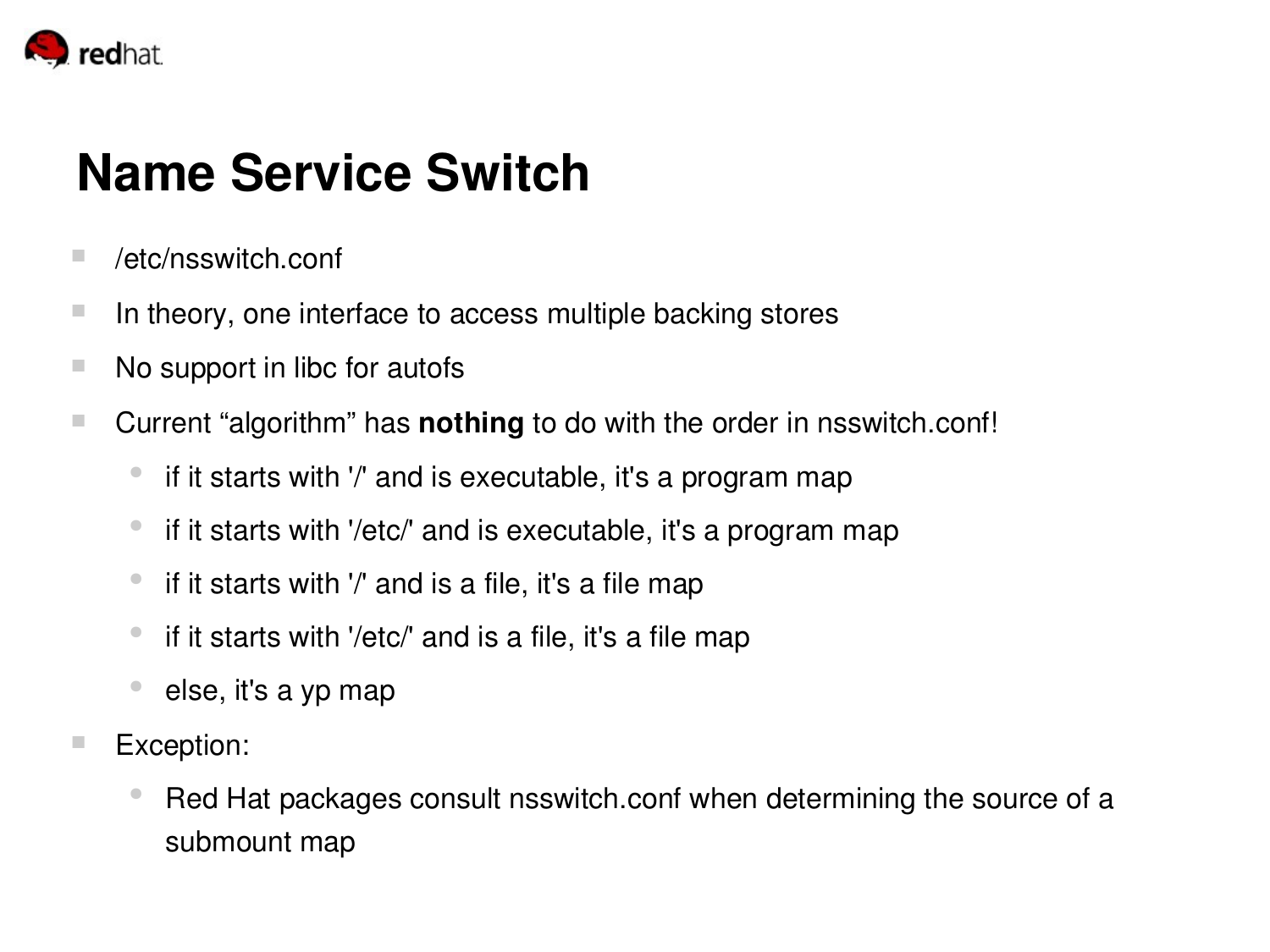

## **Special Maps**

- -hosts
	- treats key as a server name
	- performs a showmount -e on key and sorts the output
	- generates a multimount entry and mounts it
	- browsing not recommended
- $\blacksquare$  -null
	- Specified to nullify a map
	- Must be specified before the entry to be disregarded

/home null +auto\_master /home /etc/auto.home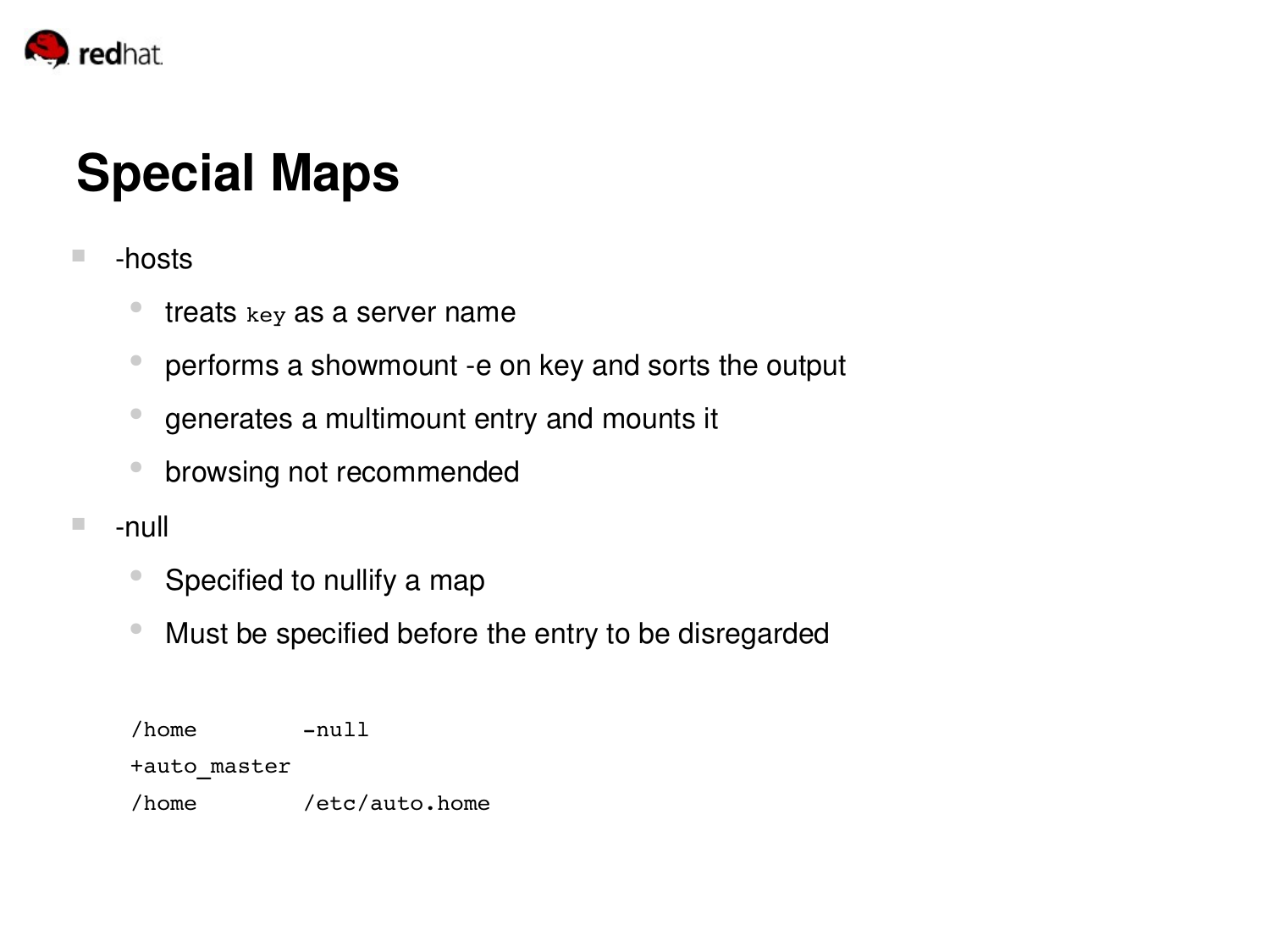

## **Included Maps**

 $\blacksquare$  Incorporates the contents of another map file into the current map

auto.master: /home auto.home +auto\_master /nfs auto.nfs auto\_master: /site auto.site RESULT: /home auto.home /site auto.site /nfs auto.nfs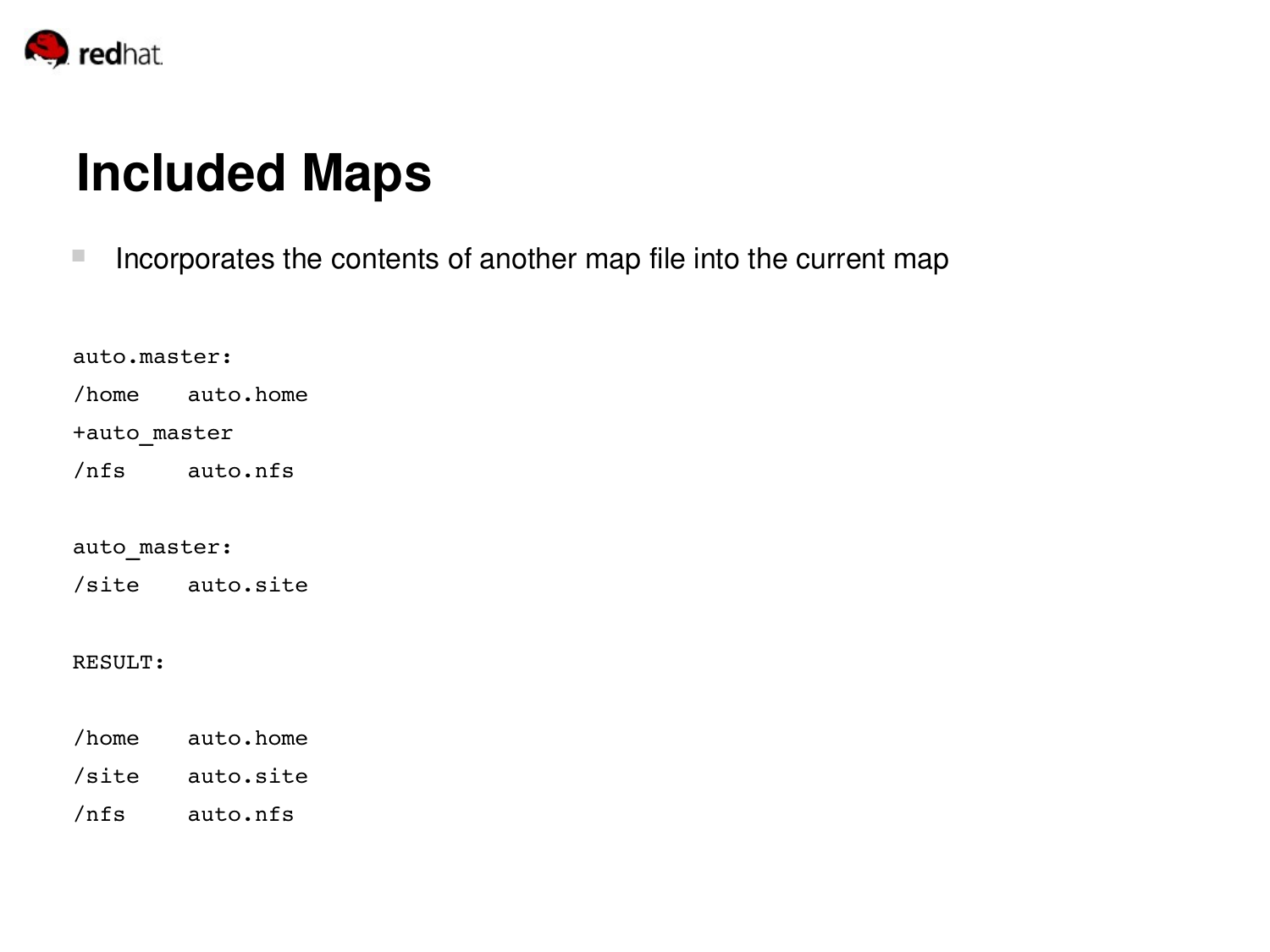

## **Multi-Map Entries**

- Only supported in auto.master, and only supported under Linux /home file auto.home -- yp auto home
- $\blacksquare$  the later maps are simply appended to the first
- $\blacksquare$  no limit on the number of maps to concatenate
- Collisions are OK
	- Use the first instance of the key we find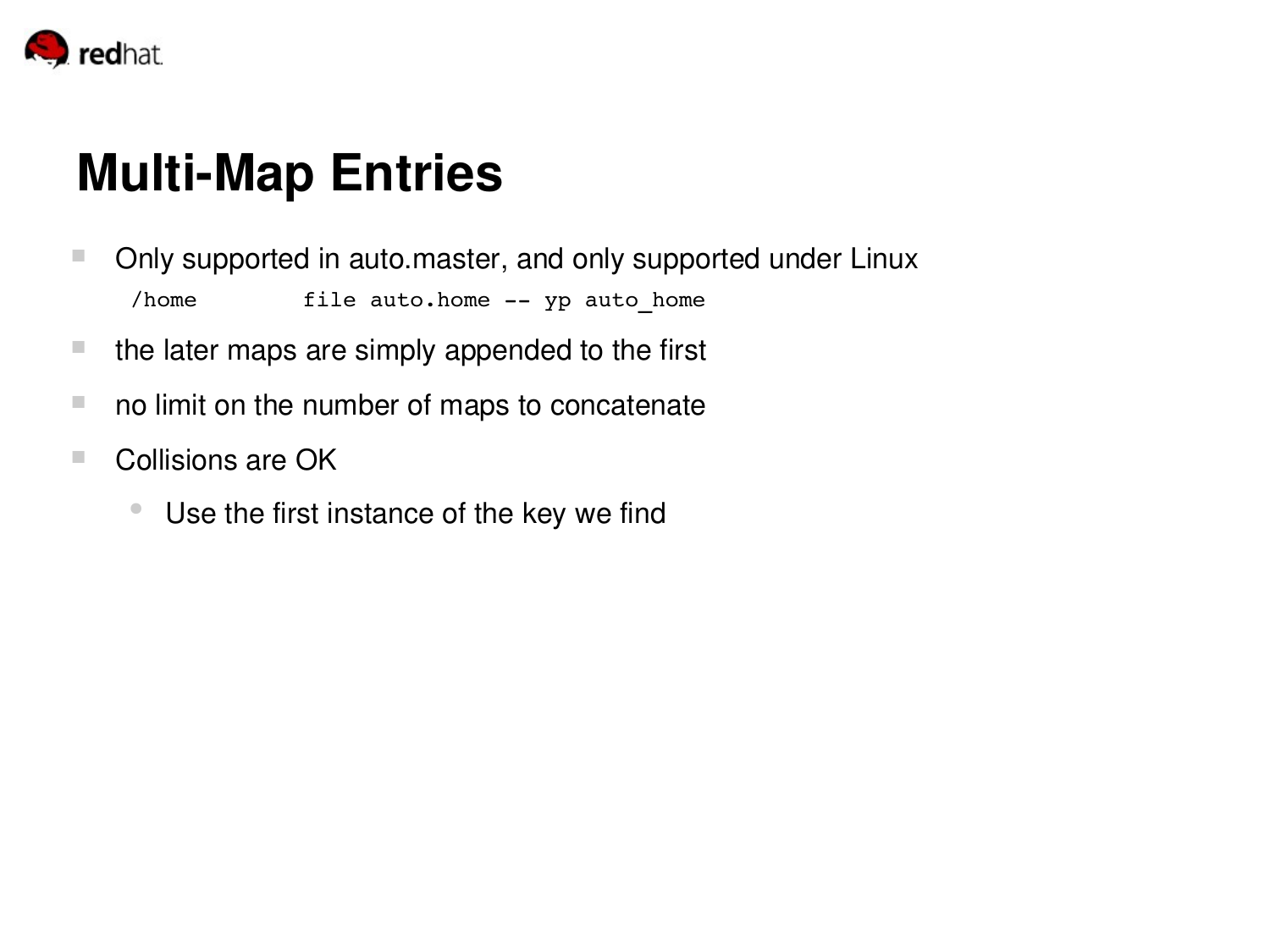

### **Submount maps**

- Use another map to define the contents of this mount point
- Can be thought of as a master map
- $\blacksquare$  specified via the -fstype mount option

auto.master:

/lanhosts /etc/auto.lanhosts

/etc/auto.lanhosts:

| server1 -fstype=autofs | file:auto.server1 |
|------------------------|-------------------|
| server2 -fstype=autofs | file:auto.server2 |

#### auto.server1:

- foo server1:/export/foo
- bar server1:/export/bar
- baz server1:/export/share/baz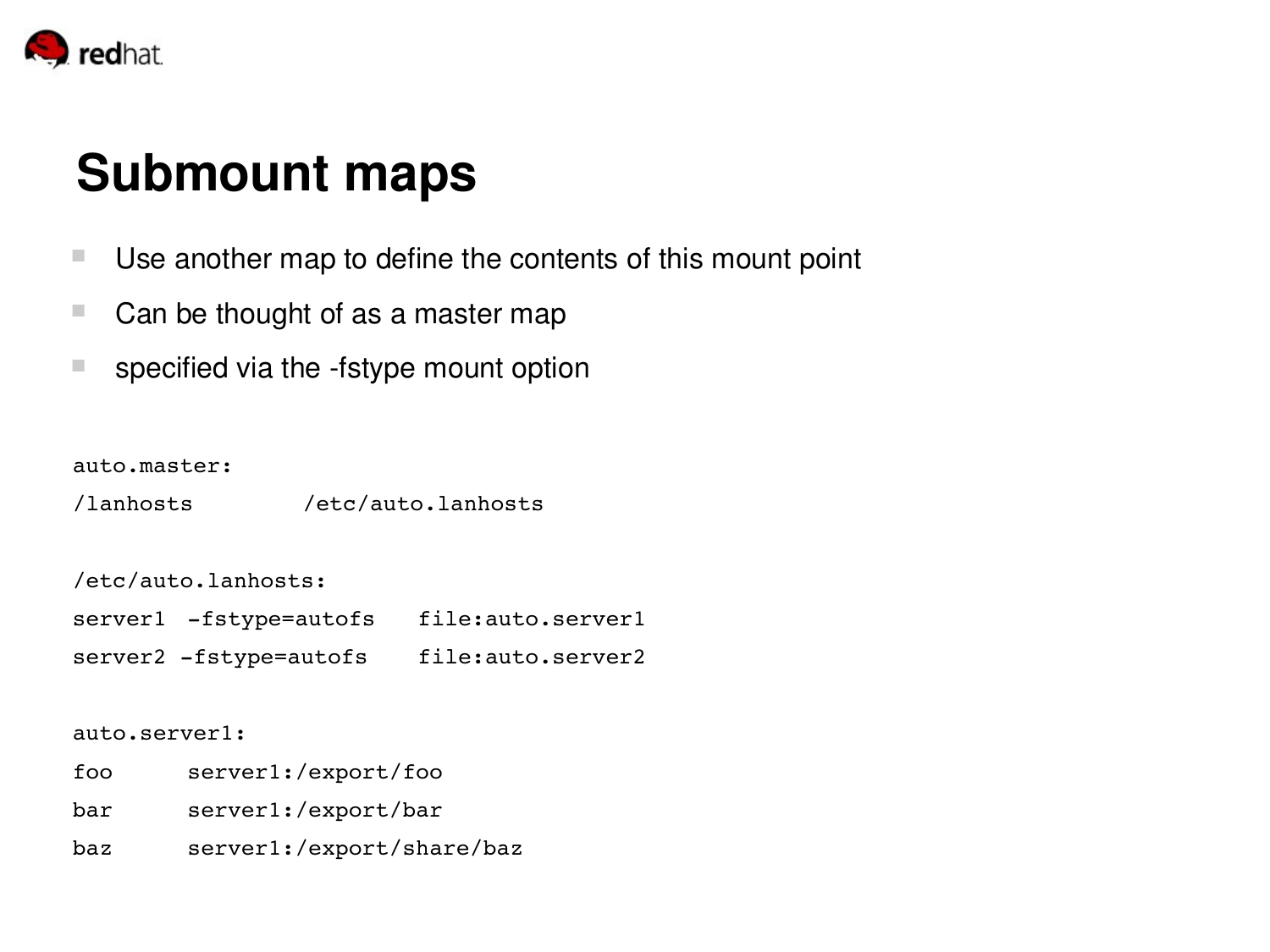

#### **Submount Maps (cont'd)**

```
/lanhosts \leq-- fstype = autofs
         /server1 \leftarrow fstype = autofs
                  /foo \leq-- fstype = nfs
                  /bar
                  /baz
         /server2 <-- fstype = autofs
# mount | grep lanhosts
```

```
automount(pid10523) on /lanhosts type autofs
   (rw,fd=5,pgrp=10523,minproto=2,maxproto=4)
automount(pid10532) on /lanhosts/server1 type autofs
   (rw,fd=5,pgrp=10523,minproto=2,maxproto=4)
server1:/export/foo on /lanhosts/server1/foo type nfs (rw)
```
...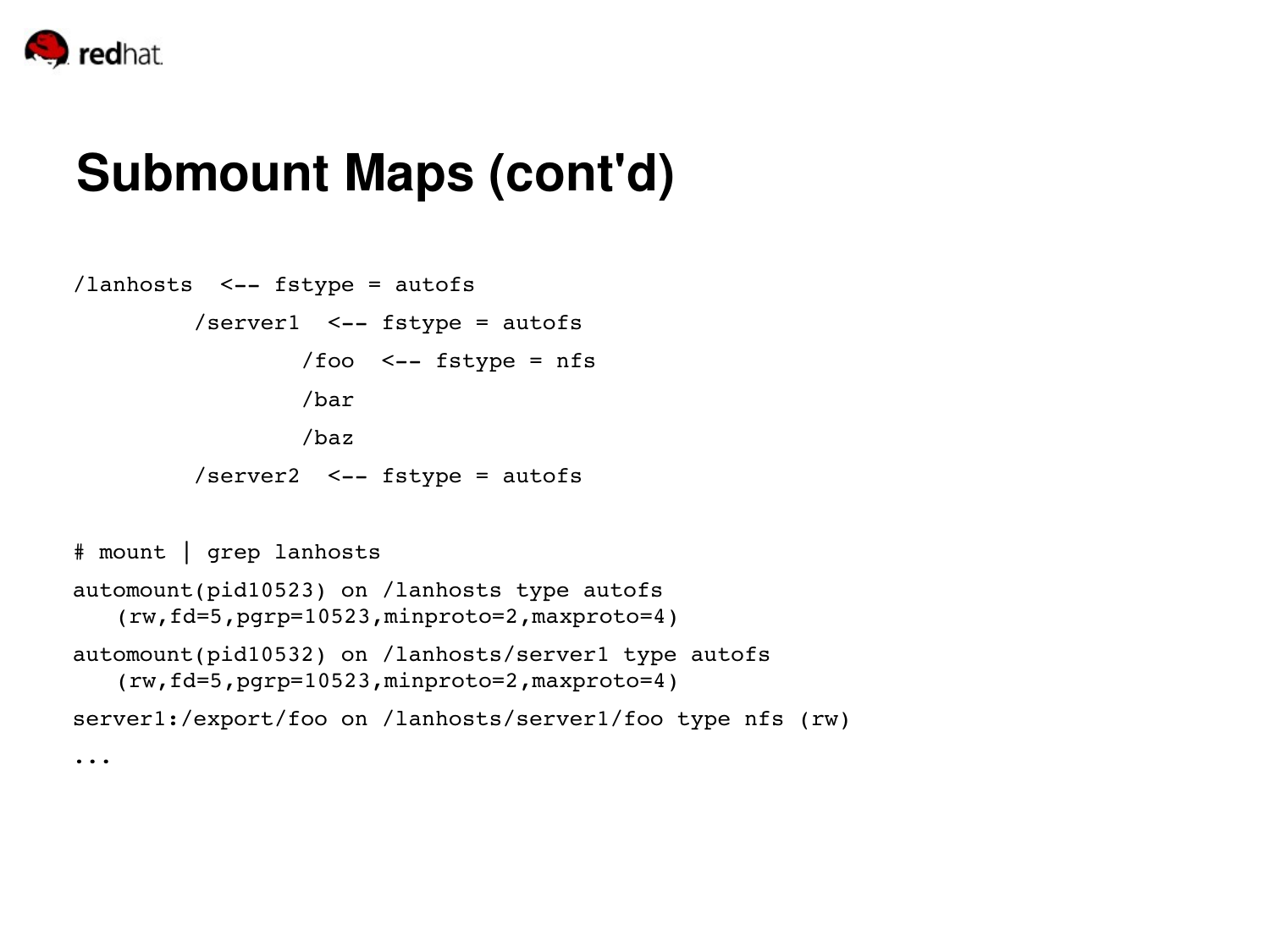

●

## **Autofs v4 Direct Maps**

- **Implemented as submount maps** 
	- for each element of the path, a submount is defined
- $\blacksquare$  2 key problems with this
	- the top-level path component will be overmounted by an autofs file system
	- as a result of the above, you cannot have a top-level direct mount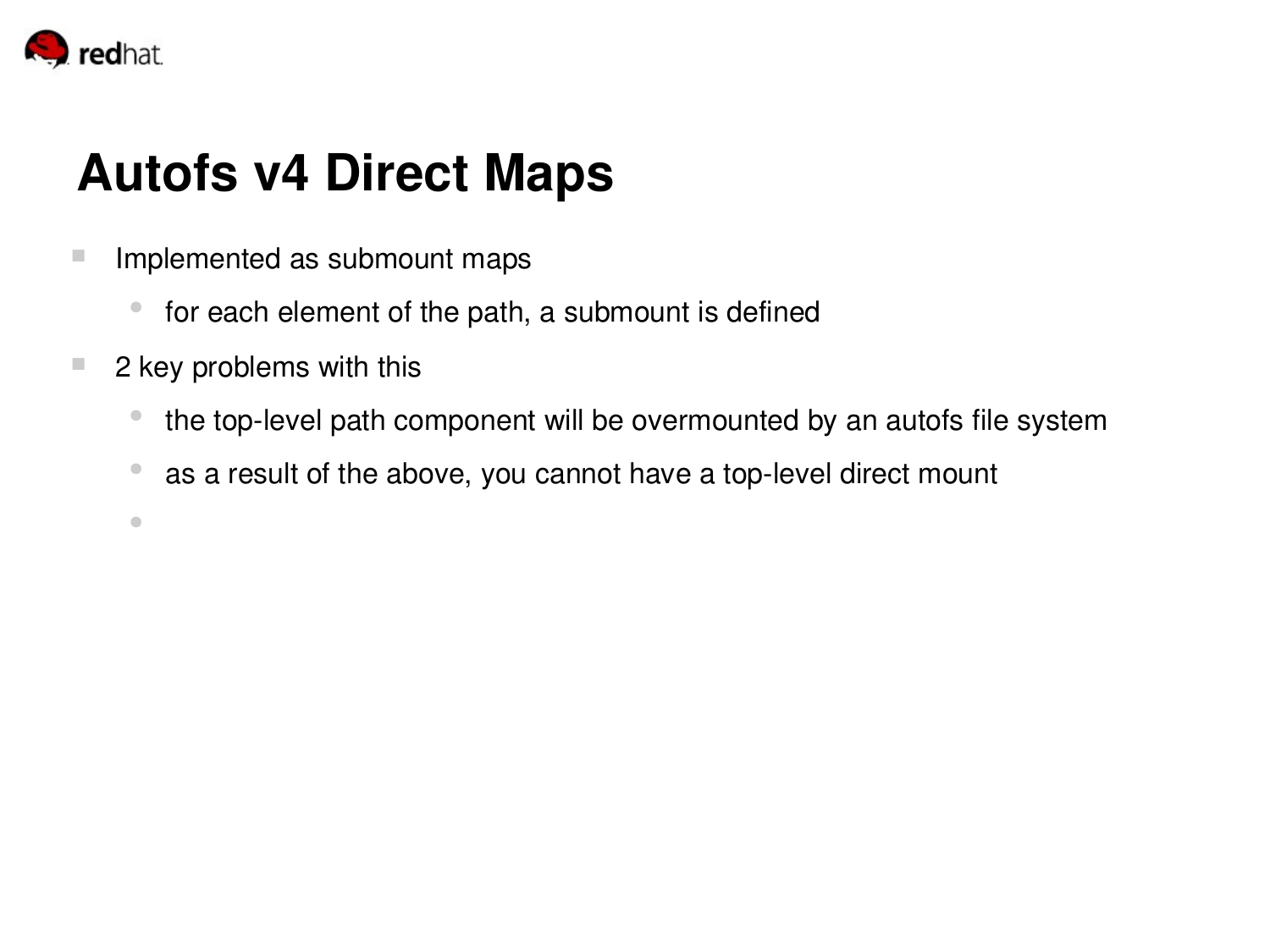

auto.direct:

#### **Autofs4 Direct Map Example**

| /nfs/os/linux/usr   | linuxserver:/export/usr   |
|---------------------|---------------------------|
| /nfs/os/linux/bin   | linuxserver:/export/bin   |
| /nfs/os/linux/local | linuxserver:/export/local |
| /nfs2/foo           | fileserver:/export/foo    |

```
/nfs <-- fstype = autofs
    /os <-- fstype = autofs
       \frac{1}{\sqrt{2}} /linux <-- fstype = autofs
              /usr \leq - fstype = nfs
              \binom{1}{1} <-- fstype = nfs
              /local \leq-- fstype = nfs
/nfs2 <-- fstype = autofs
     /foo <- fstype = nfs
```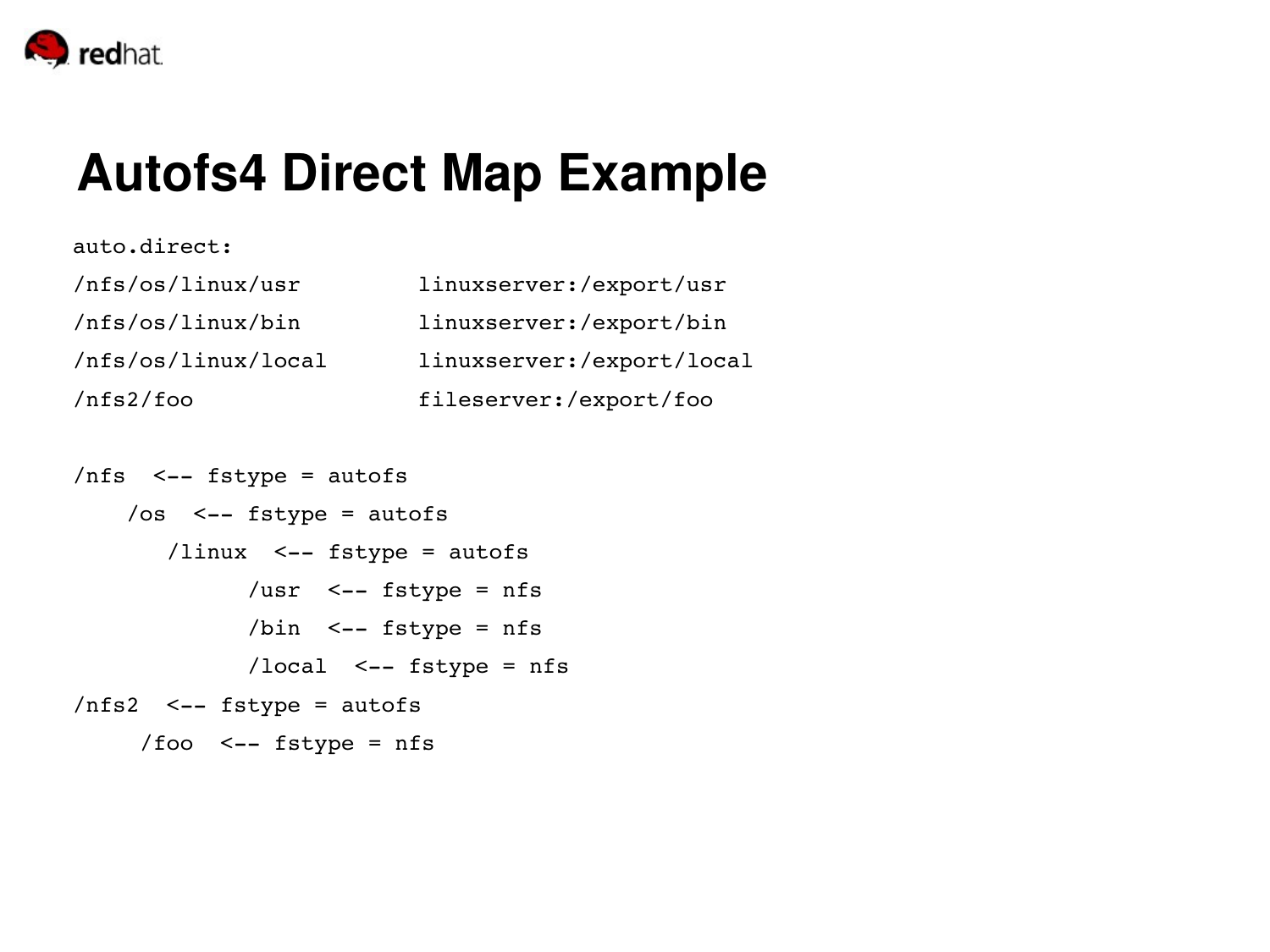

#### **Autofs4 Direct Map Example (cont'd)**

- automount(pid13258) on /nfs type autofs (rw,fd=4,pgrp=13252,minproto=2,maxproto=4) automount(pid13262) on /nfs2 type autofs (rw,fd=4,pgrp=13252,minproto=2,maxproto=4) automount(pid13270) on /nfs/os type autofs (rw,fd=4,pgrp=13252,minproto=2,maxproto=4) automount(pid13276) on /nfs/os/linux type autofs
- (rw,fd=4,pgrp=13252,minproto=2,maxproto=4)
- root 13252 0.0 0.2 1808 720 ? Ss 12:10 0:00 /usr/sbin/automount  $-\text{timeout}=60$  /- file /etc/auto.direct
- root 13258 0.0 0.2 1808 736 ? S 12:10 0:00 /usr/sbin/automount --submount --timeout=60 /nfs file /etc/auto.direct
- root 13262 0.0 0.2 1808 728 ? S 12:10 0:00 /usr/sbin/automount --submount --timeout=60 /nfs2 file /etc/auto.direct
- root 13298 0.0 0.2 1812 736 ? S 12:12 0:00 /usr/sbin/automount --submount --timeout=60 /nfs/os file /etc/auto.direct
- root 13307 0.0 0.2 1808 728 ? S 12:12 0:00 /usr/sbin/automount --submount --timeout=60 /nfs/os/linux file /etc/auto.direct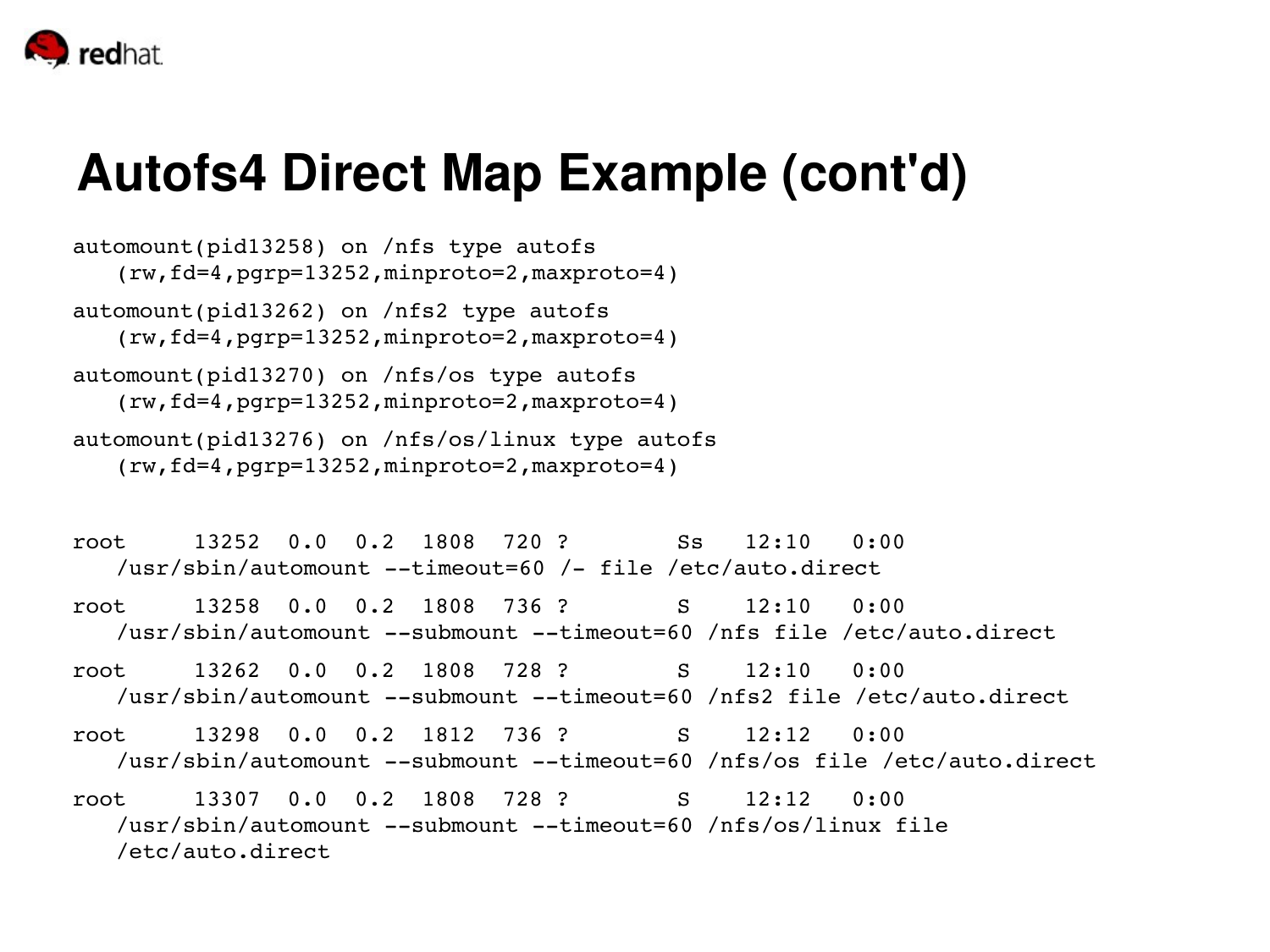

## **Automount Architecture**

- **User-space Daemon** 
	- parse maps
	- create automount directories
	- perform mounts and unmounts
	- triggerring expiry of mounts
- Autofs file system
	- trap file system access to automount owned directories
	- provide daemon with information on mount point usage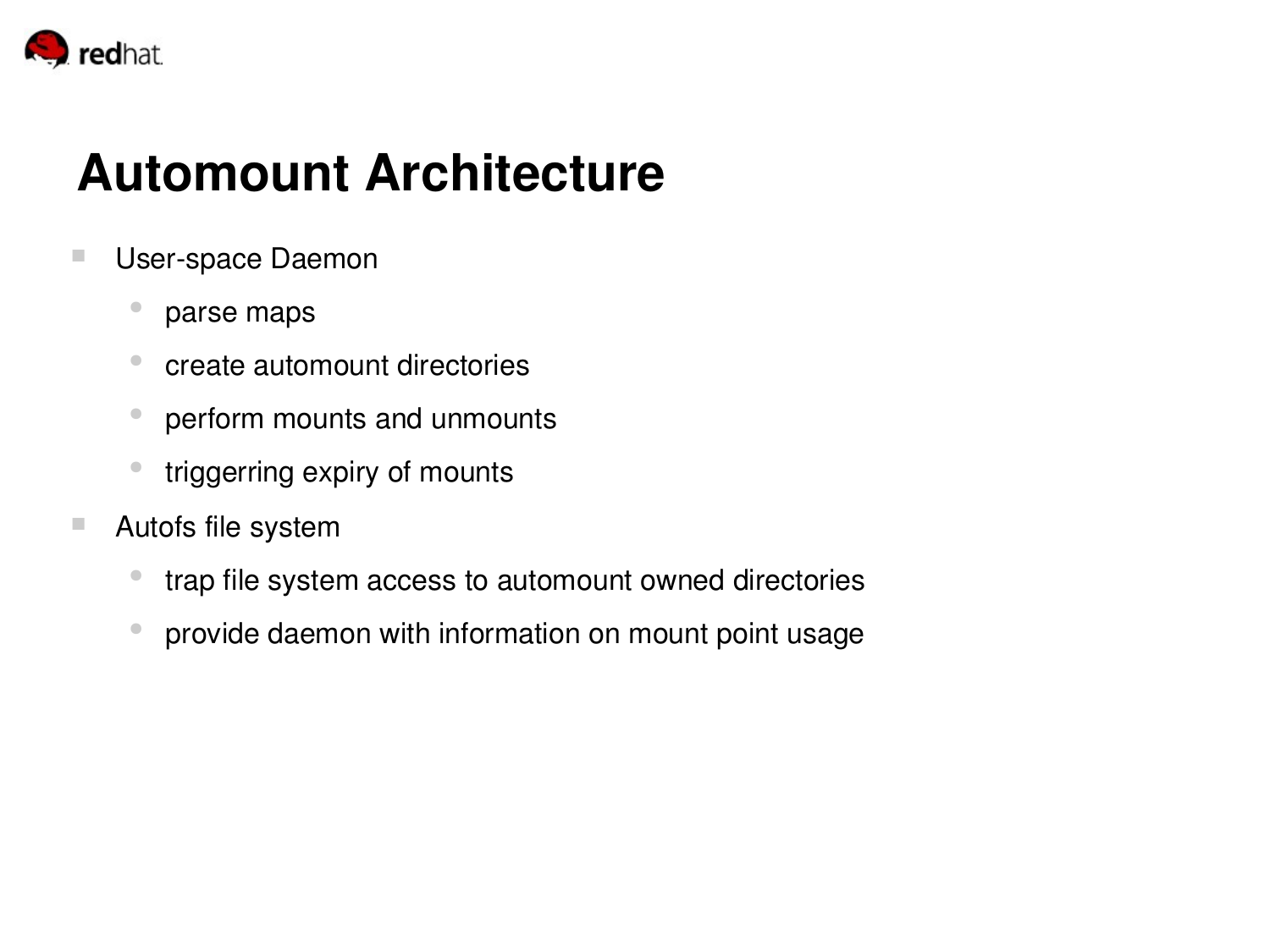

#### **Automount Loadable Modules**

- Loadable modules
	- lookup
		- files, nis, nisplus
	- parse
		- sun, hesiod
	- mount
		- autofs, generic, nfs, etc.

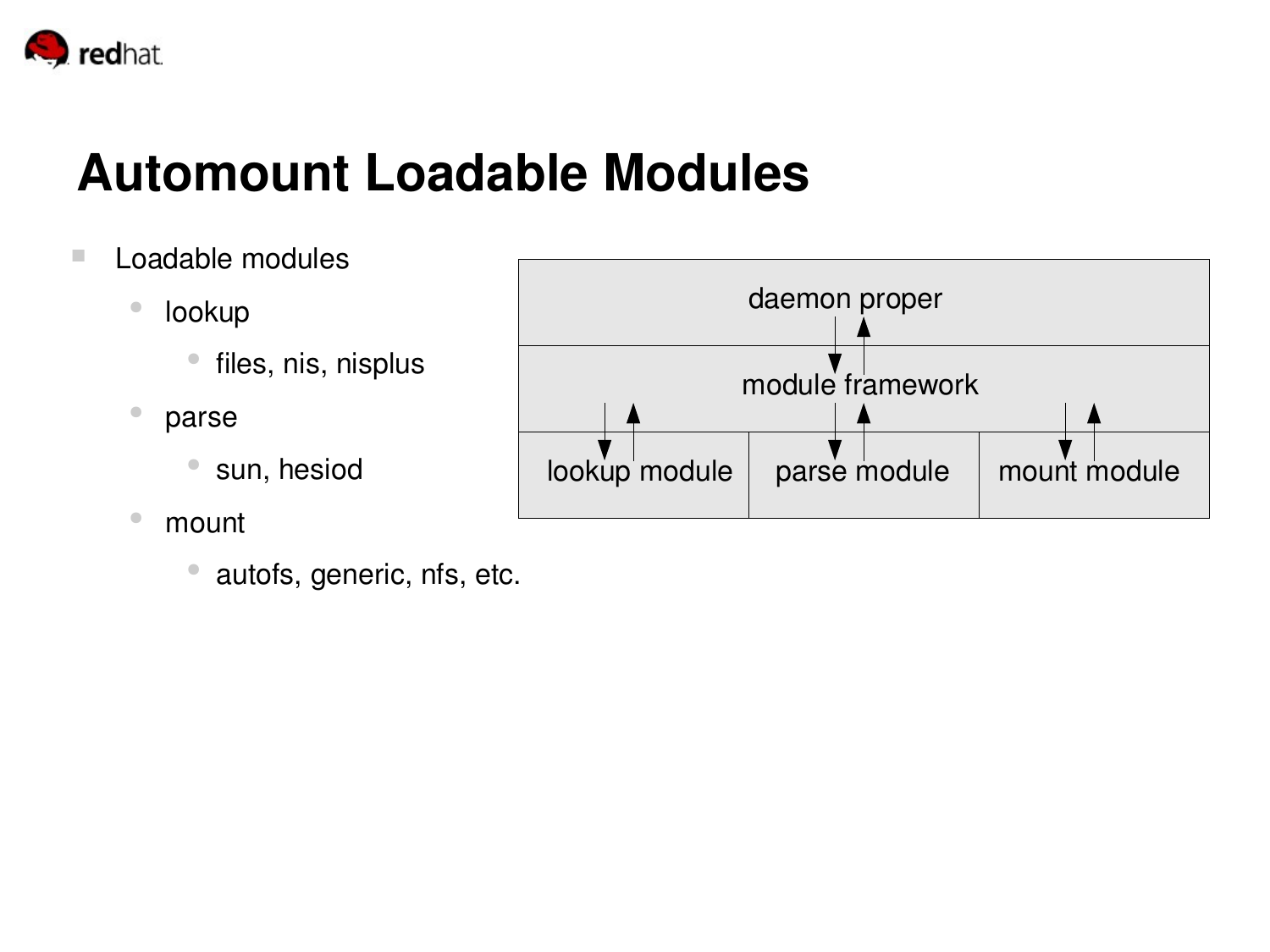

## **Autofs Loadable Modules**

- Benefits
	- Easy to maintain out-of-tree modules
- Drawbacks
	- Introduces artificial separation
	- specifically, causes problems for included maps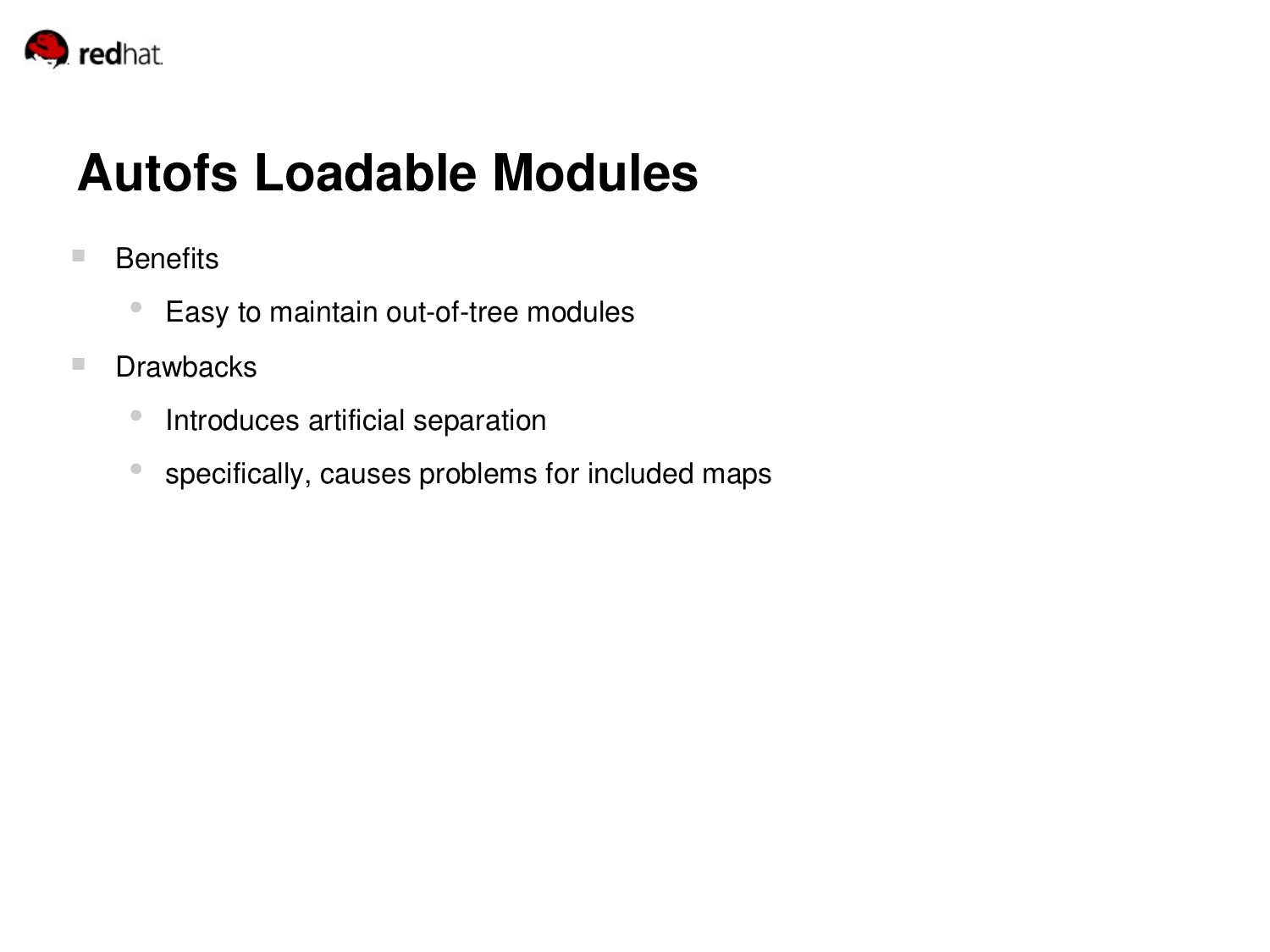

## **Autofs4 File System**

- **Virtual file system**
- Register triggers for
	- readdir
	- lookup
	- **d\_revalidate**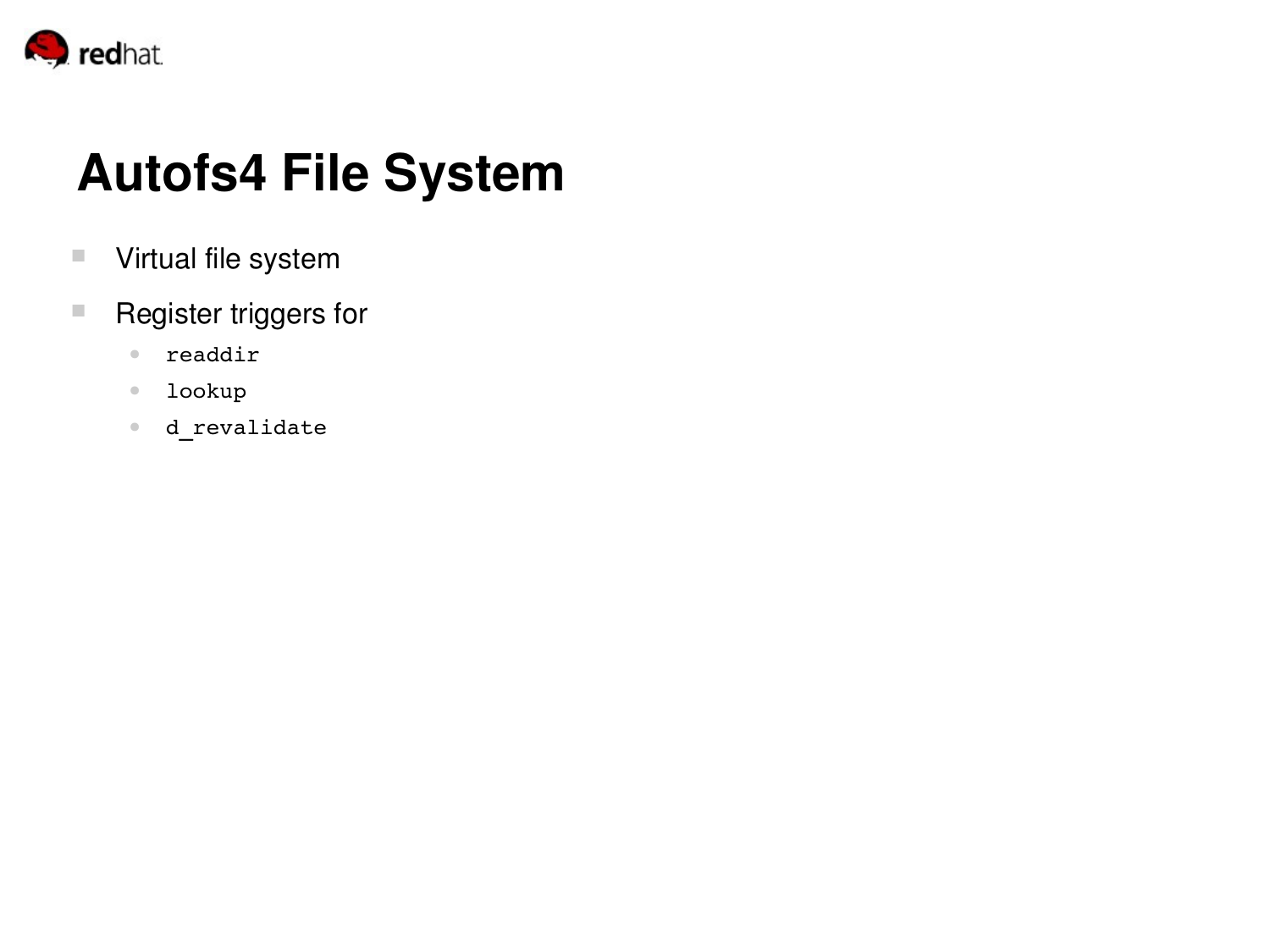

## **Mount Diagram**

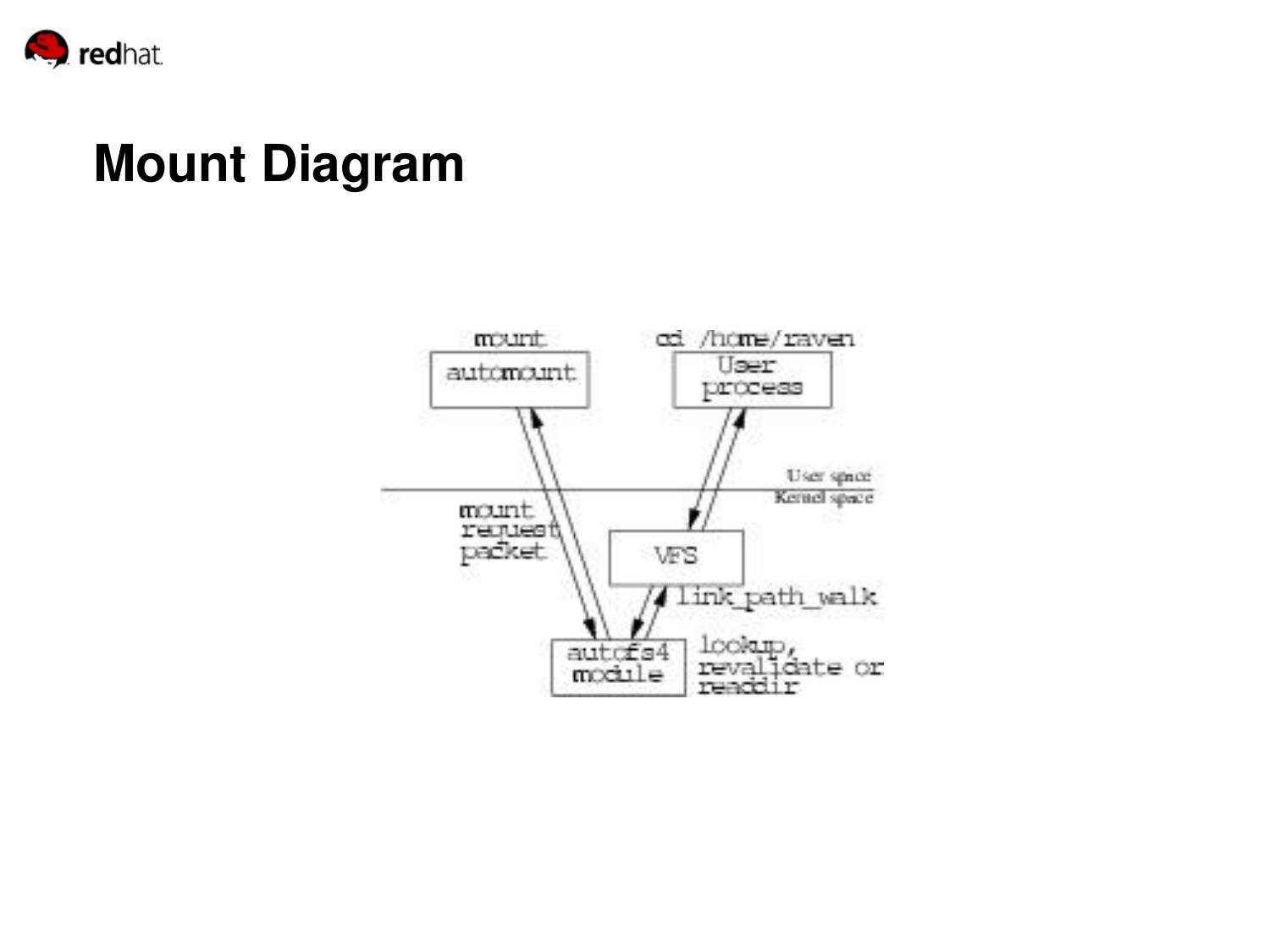

## **Expiry Diagram**

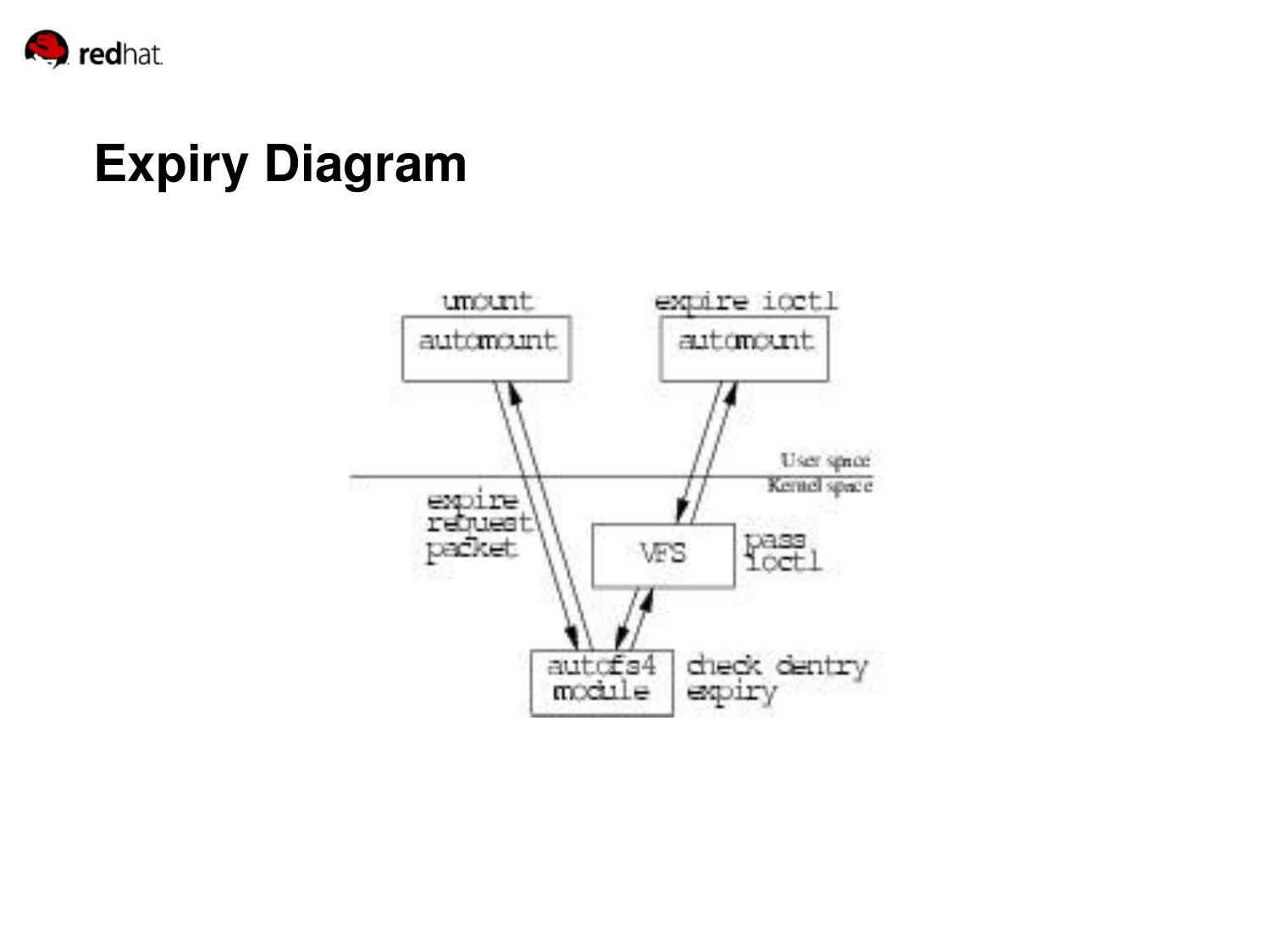

## **Autofs Inherent Race Conditions**

#### **Expiry**

- ioctl(IOC\_EXPIRE\_MULTI)
- kernel checks the use count of a directory hierarchy
- it checks out okay, so we tell the daemon to go ahead and expire the tree
- an application traverses into the directory hierarchy we are trying to expire
- the unmount fails
- $\blacksquare$  Is this a big deal?
	- Not really.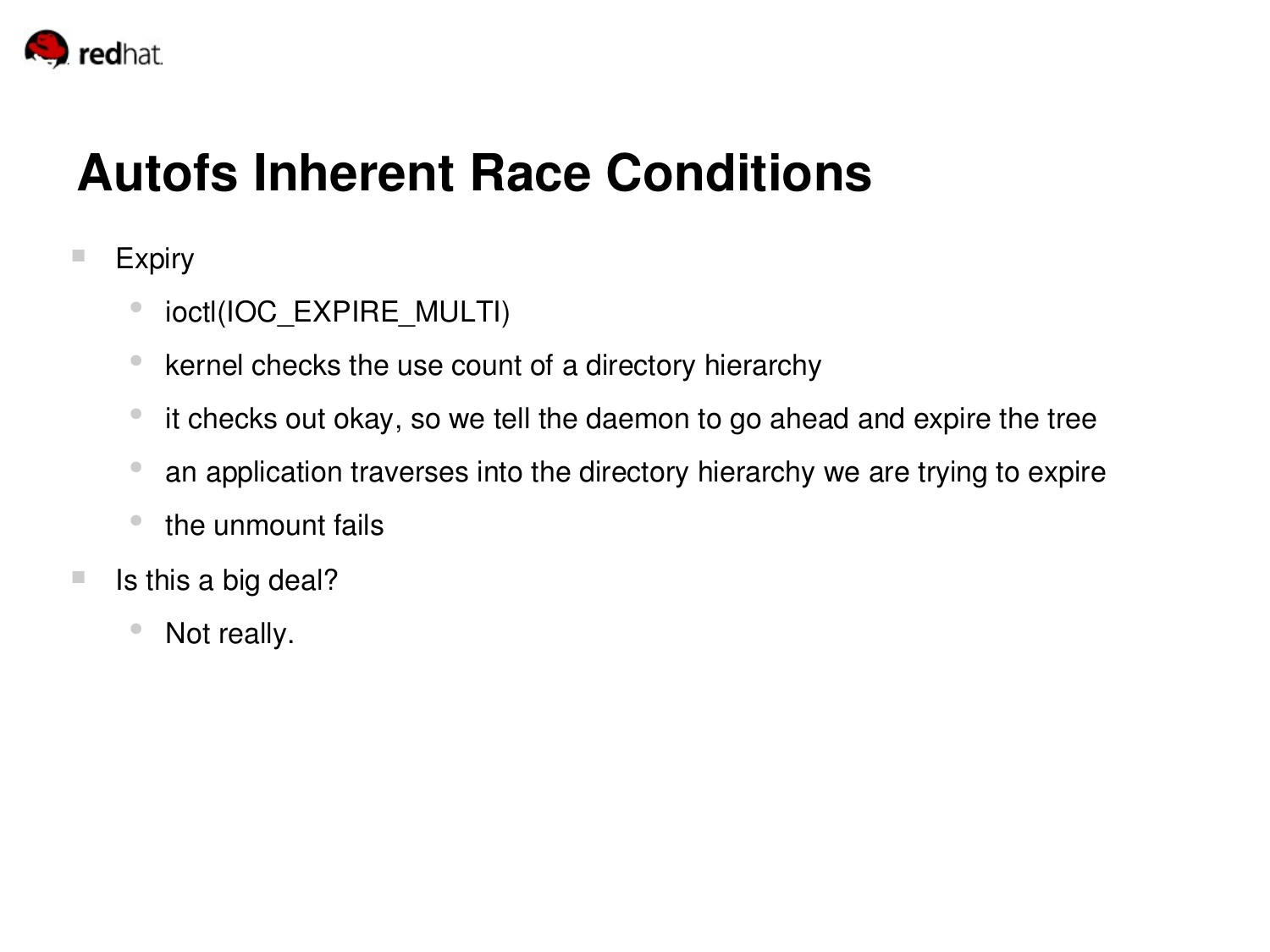

## **Autofs5**

- Goal: 100% compatibility
- Big ticket items
	- Direct map support
	- lazy mount and unmount of multimount maps
	- Utilize the name service switch
	- Included maps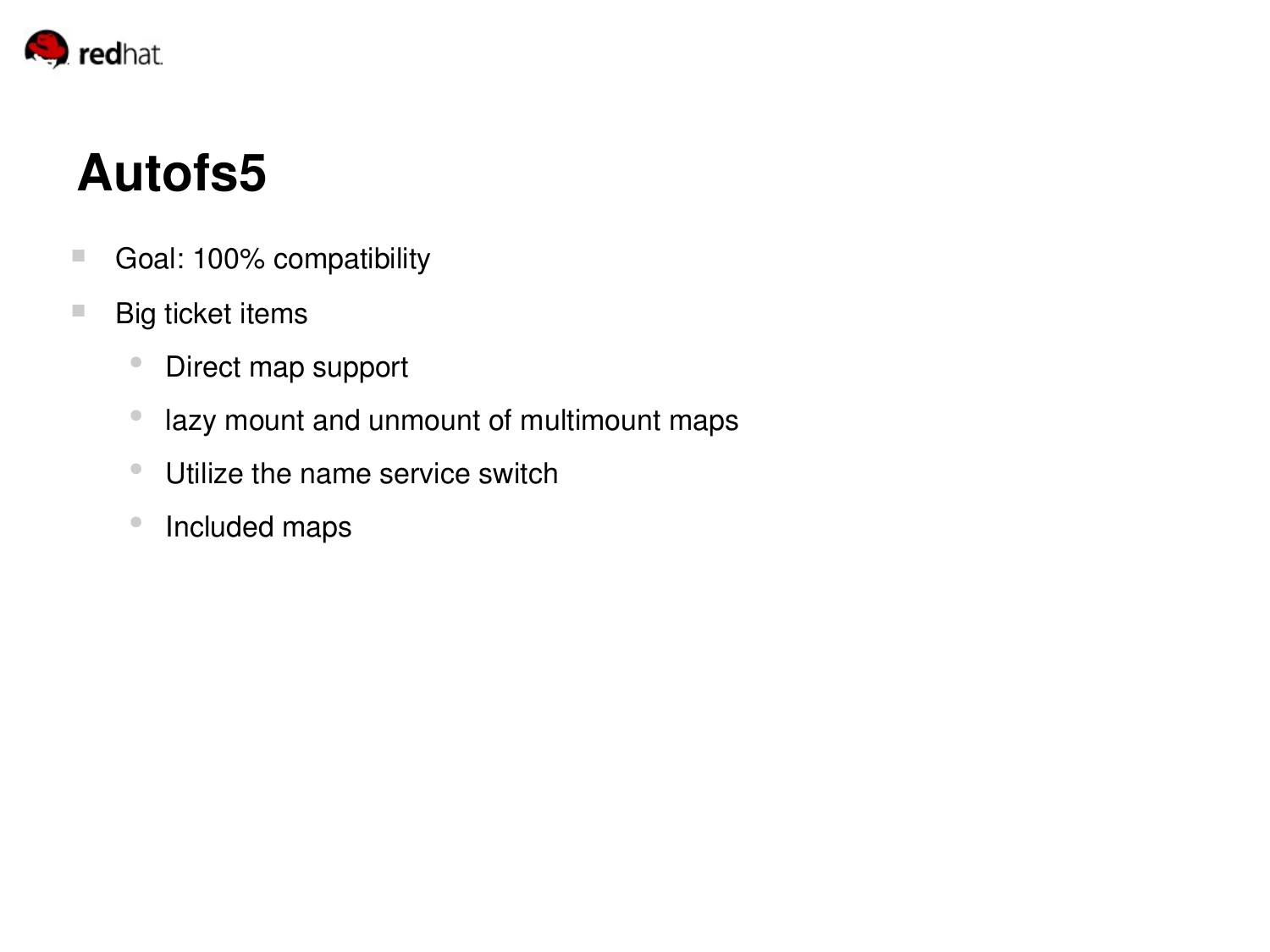

## **Autofs5 – Direct Maps**

- $\blacksquare$  Need to install hooks in the file system which trigger an automount, without mounting an autofs file system
	- file system stacking was considered to be too complex
	- Hackery ensues...
	- $-$ >follow link is never filled in for a directory inode, we can use that!
- Setting up a direct mount trigger now looks like this:
	- Create the required directory in the hierarchy
		- the directory can exist on the host file system, on an nfs mounted file system, cifs, etc.
	- Install our own follow\_link routine
		- This routine now is called (from link path walk) when a program accesses the directory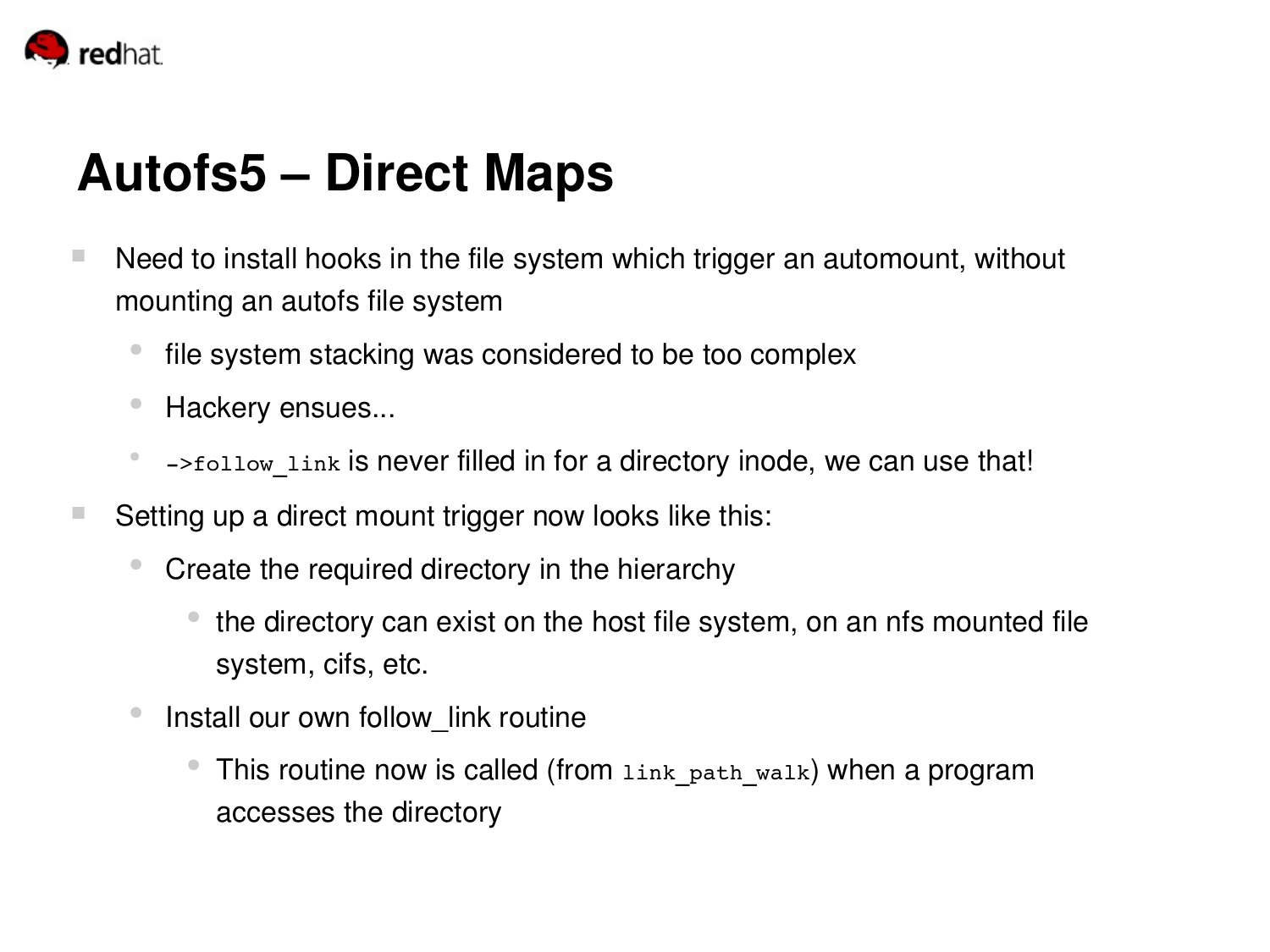

## **Autofs5 – Direct Maps (cont'd)**

- **Using this method, we now only need 1 daemon for all direct mounts**
- Updates and removals from the map are processed automatically, but not additions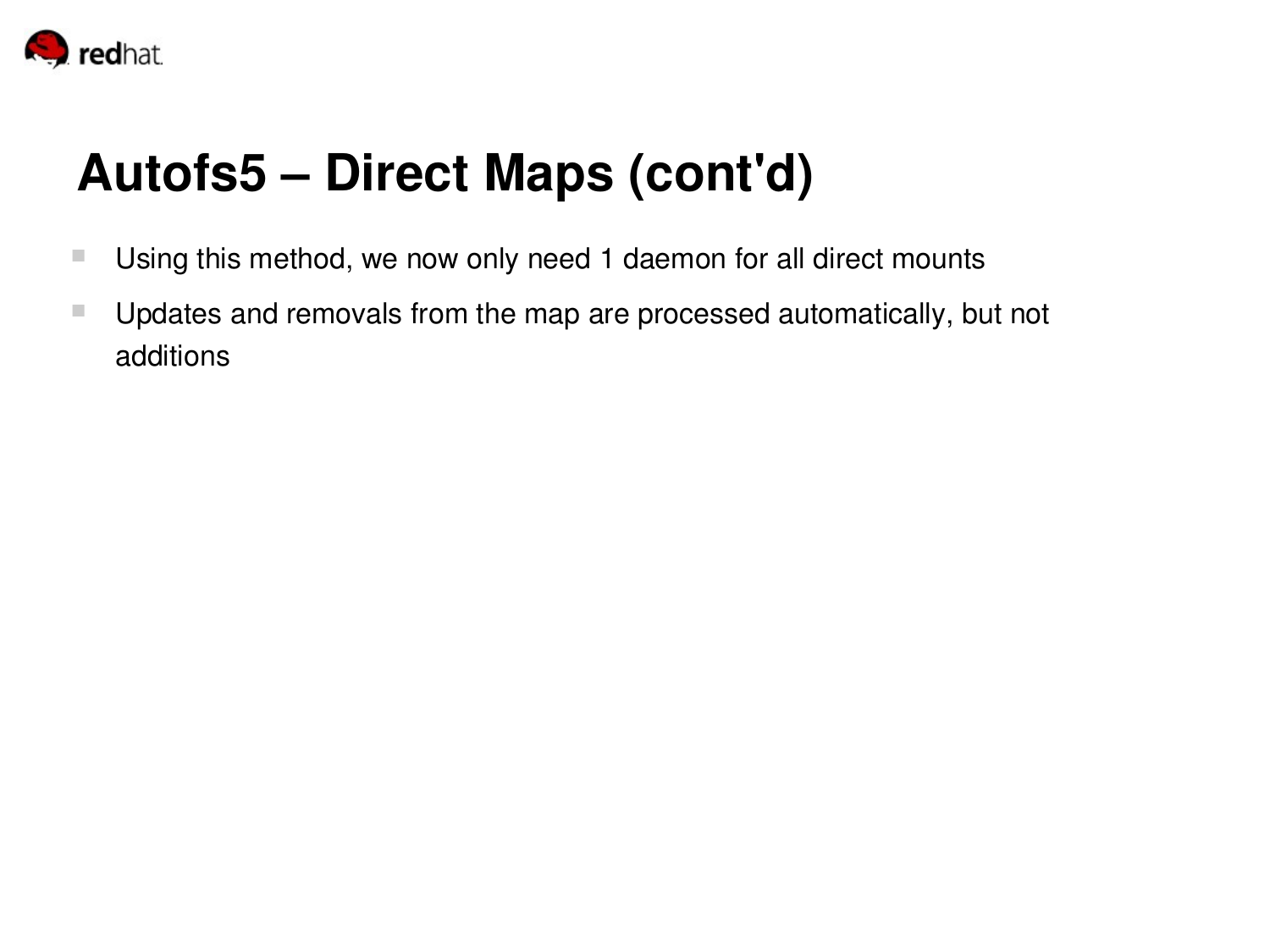

## **Autofs5 – Lazy mount/unmount**

- **Turns out we can leverage the dirct map work for this, too**
- Still create our autofs directory hierarchy, but now don't mount everything at once.
- **Triggers are installed in the appropriate top level directories, and are mounted** upon access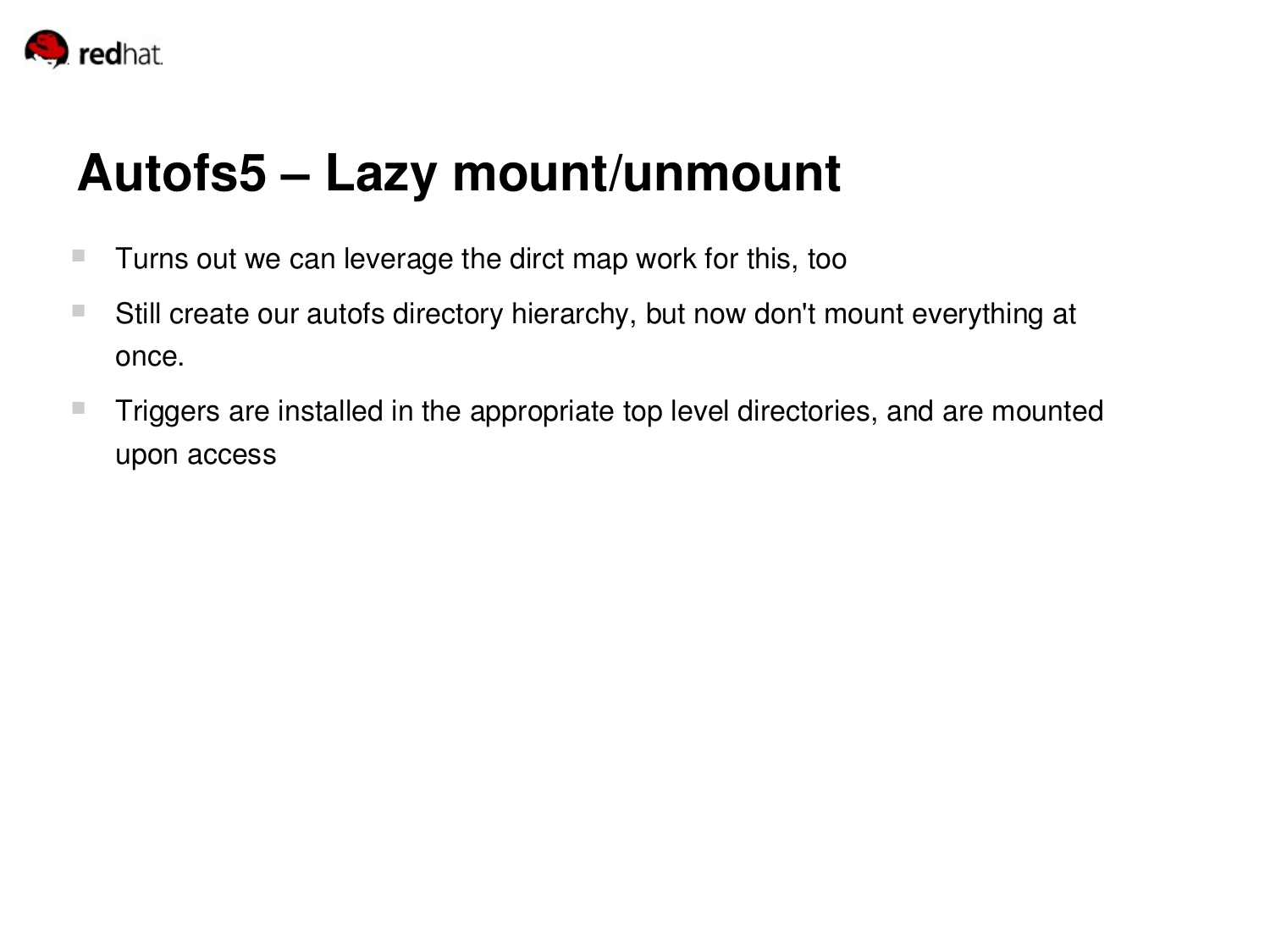

## **Autofs5 Features (cont'd)**

- $\blacksquare$  Utilize the name service switch
	- master map
	- submount maps
	- Need to either write a parser for the nsswitch.conf file format, or implement a nss module for automount

automount: nis [NOTFOUND=return] ldap

- Support included maps
	- detect recursion
	- "integration" of modules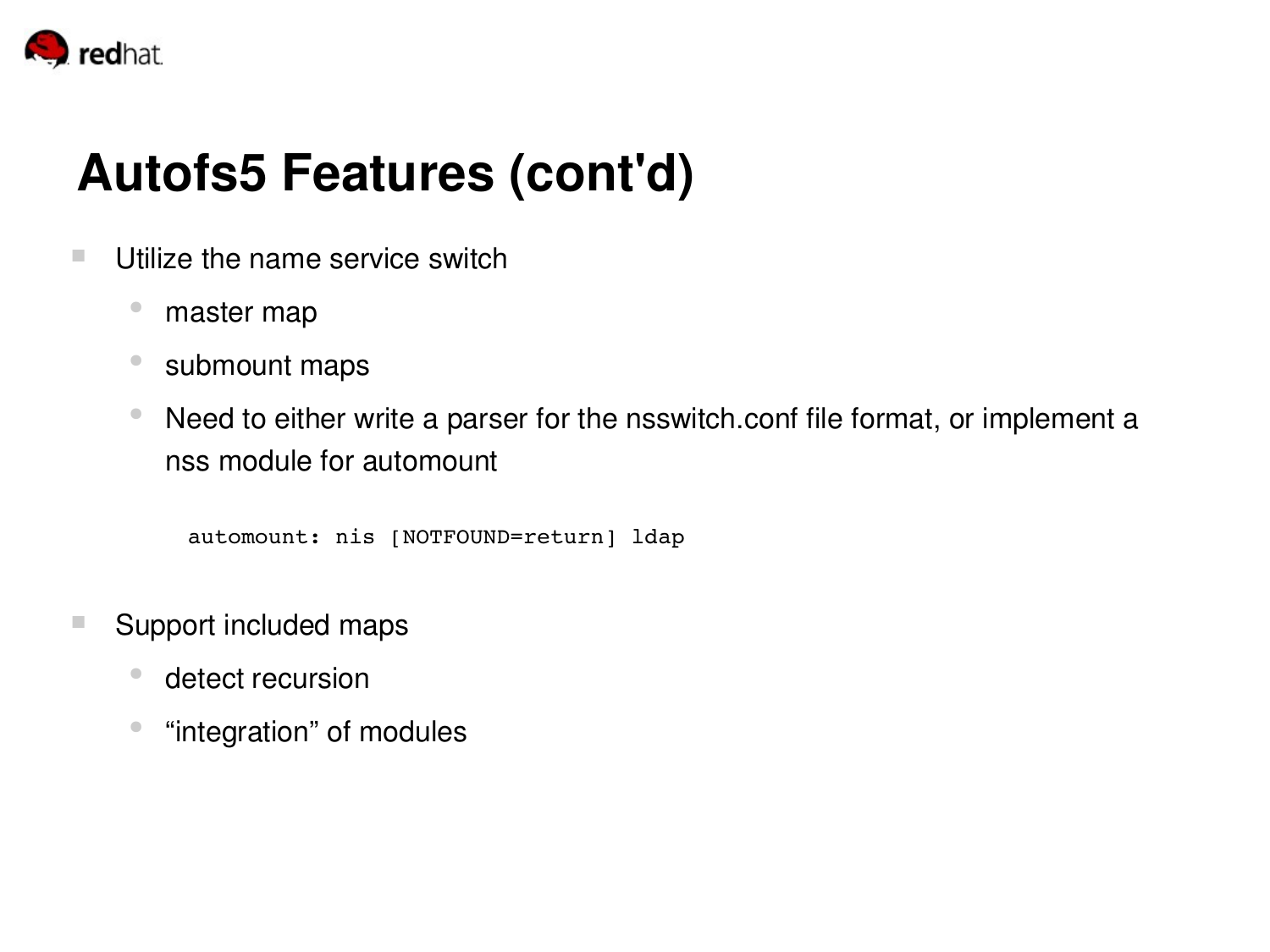

## **Summary**

- Added
	- extended to support multi-map entries (not to be confused with multi-*mount* entries)
- Missing
	- /etc/nsswitch.conf is not currently consulted
	- - null map not supported
	- Included maps are not supported
- Different
	- Direct maps
	- -browse is not the default, and is called -- ghost in Linux
	- -hosts maps are implemented as multi-mount maps
		- lazy mounting and unmounting is not implemented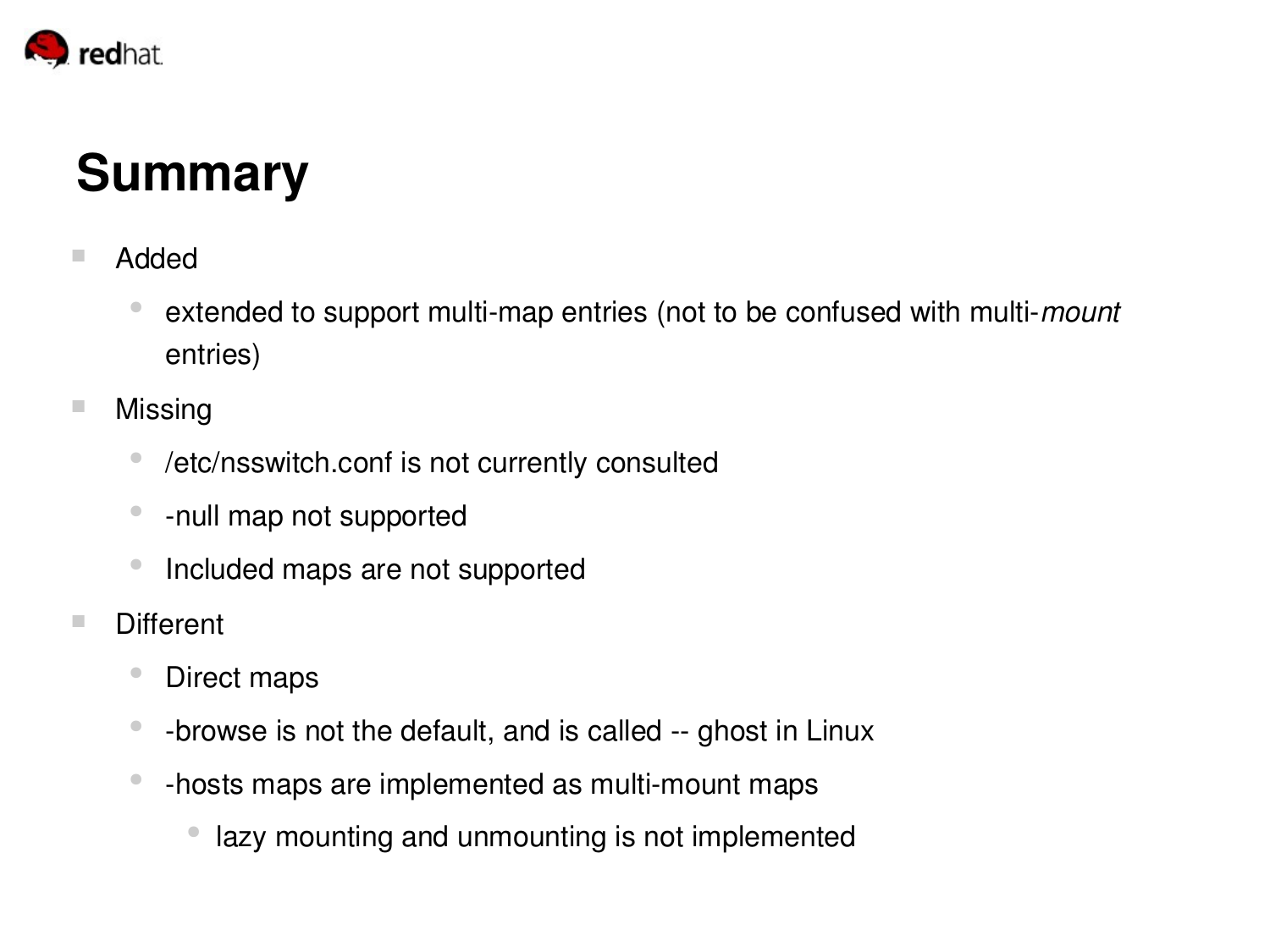

# **Contributing**

- **Master Map Utility** 
	- get rid of most of the init script
	- maybe even replace the entire parser
- **CIFS!** 
	- mount with proper uid/gid
	- authentication
- **LDAP** 
	- currently only supports anonymous access
- $\blacksquare$  Interaction with new bind mount semantics (or old)
- Real replicated server support
	- changes to mount, nfs client code, minimal changes to autofs
- Bug whacking
- Testing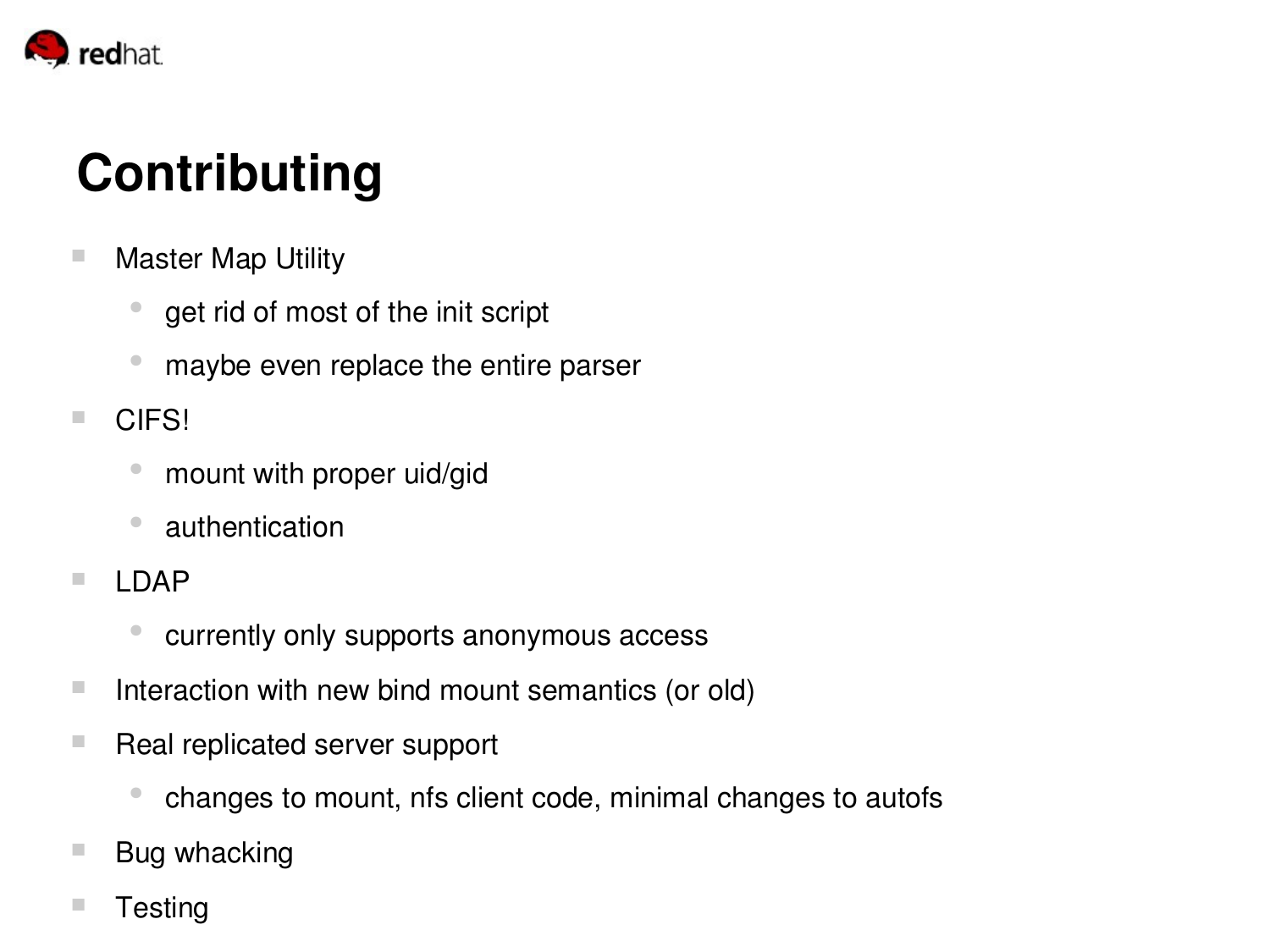

## **More Information**

- autofs mailing list
	- [autofs@linux.kernel.org](mailto:autofs@linux.kernel.org)
- my people page
	- <http://people.redhat.com/jmoyer/>
- official autofs distribution
	- ftp://ftp.kernel.org/pub/linux/kernel/people/raven/
- Related Projects
	- autofsng
	- amd
	- autodir